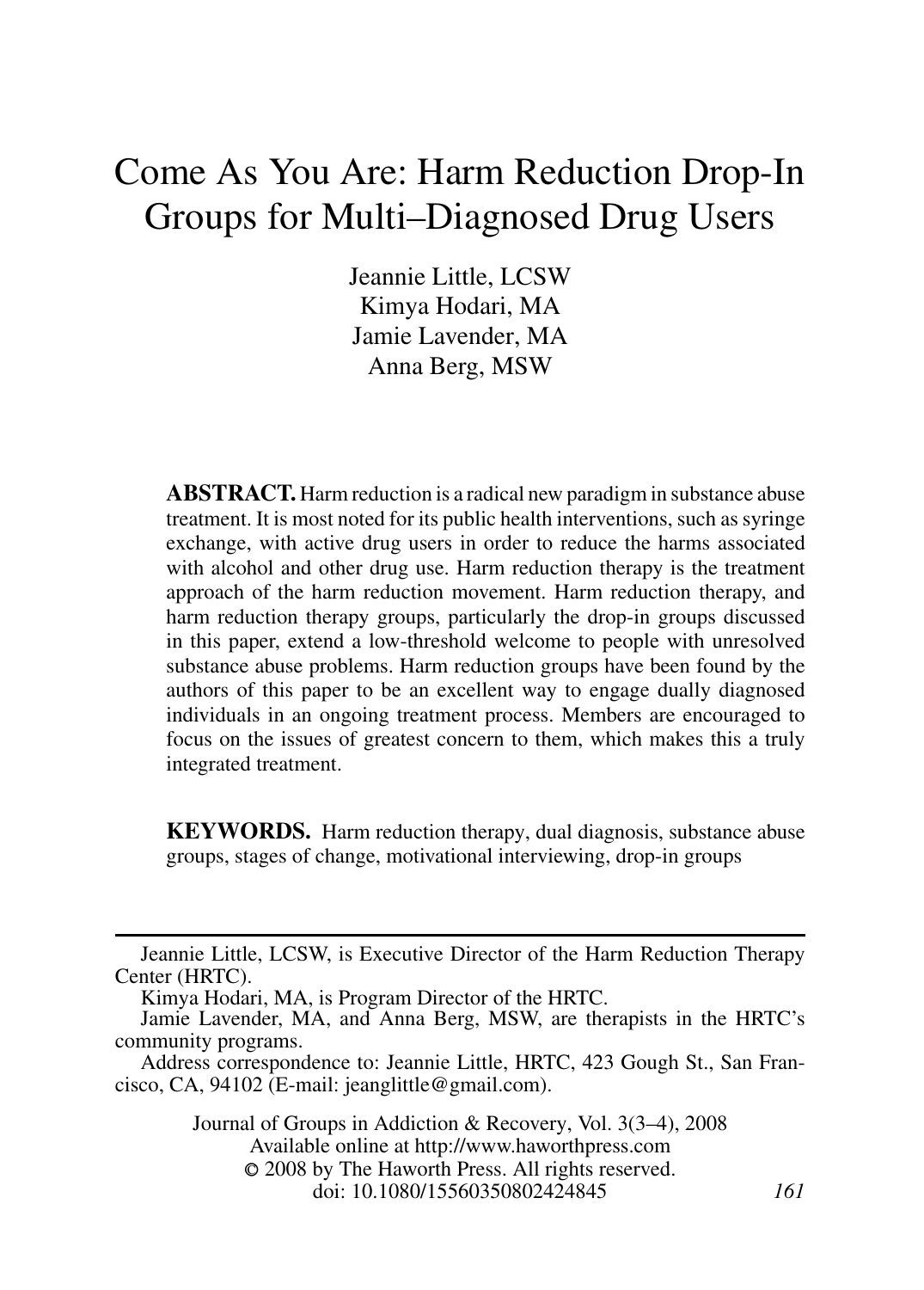### *INTRODUCTION*

The founding principle of harm reduction, a radical new paradigm in the treatment of alcohol and other drug problems, is to begin where the client is. Harm reduction groups, grounded in harm reduction principles and techniques, extend a low-threshold welcome to people with unresolved substance abuse problems. Thus the oft-used expression "Come as you are" (Kurt Cobain, on the Nirvana album *Nevermind*, 1991) and the less common but nonetheless accurate expression in all of the groups illustrated in this and its companion paper, "Stay as long as you need."

The intent of this article is to introduce drug treatment and mental health providers who work in settings with multidiagnosed or chaotic drug users to a model of group treatment that the authors have found to be highly successful at engaging such drug users in stable, ongoing treatment. The authors share their story of four groups, all drop-in groups for multidiagnosed, low-income, often homeless drug users. Several vignettes appear in the article. The identities and characteristics of the group members have been changed so that, among the hundreds of members of the four groups described, they are unrecognizable.

The model was developed in 1994 by the first author and subsequently successfully implemented by the other authors. The authors all work in community settings that serve people who are poor, often homeless, infected with HIV or hepatitis C, and often involved in the jail, prison, or child protective service systems. Services at these agencies include primary (HIV) medical care; individual therapy; drop-in counseling, also known as "sidewalk therapy" because it can occur indoors or outdoors on the street (Rogers & Ruefli, 2004) or during office visits by appointment; daily groups; psychiatric care; and addiction medicine. Low-threshold enough to welcome the most disorganized of drug users, flexible enough to promote high rates of retention, and sophisticated enough to facilitate change in addictive behavior, harm reduction groups are, in the experience of the authors, a very reliable way to engage complex dually diagnosed individuals in a successful ongoing treatment relationship.

### *Harm Reduction*

Harm reduction provides a new framework for understanding substance use and abuse. Rather than based in the disease model of addiction and recovery, with its assumption of a chronic, progressive, incurable disease only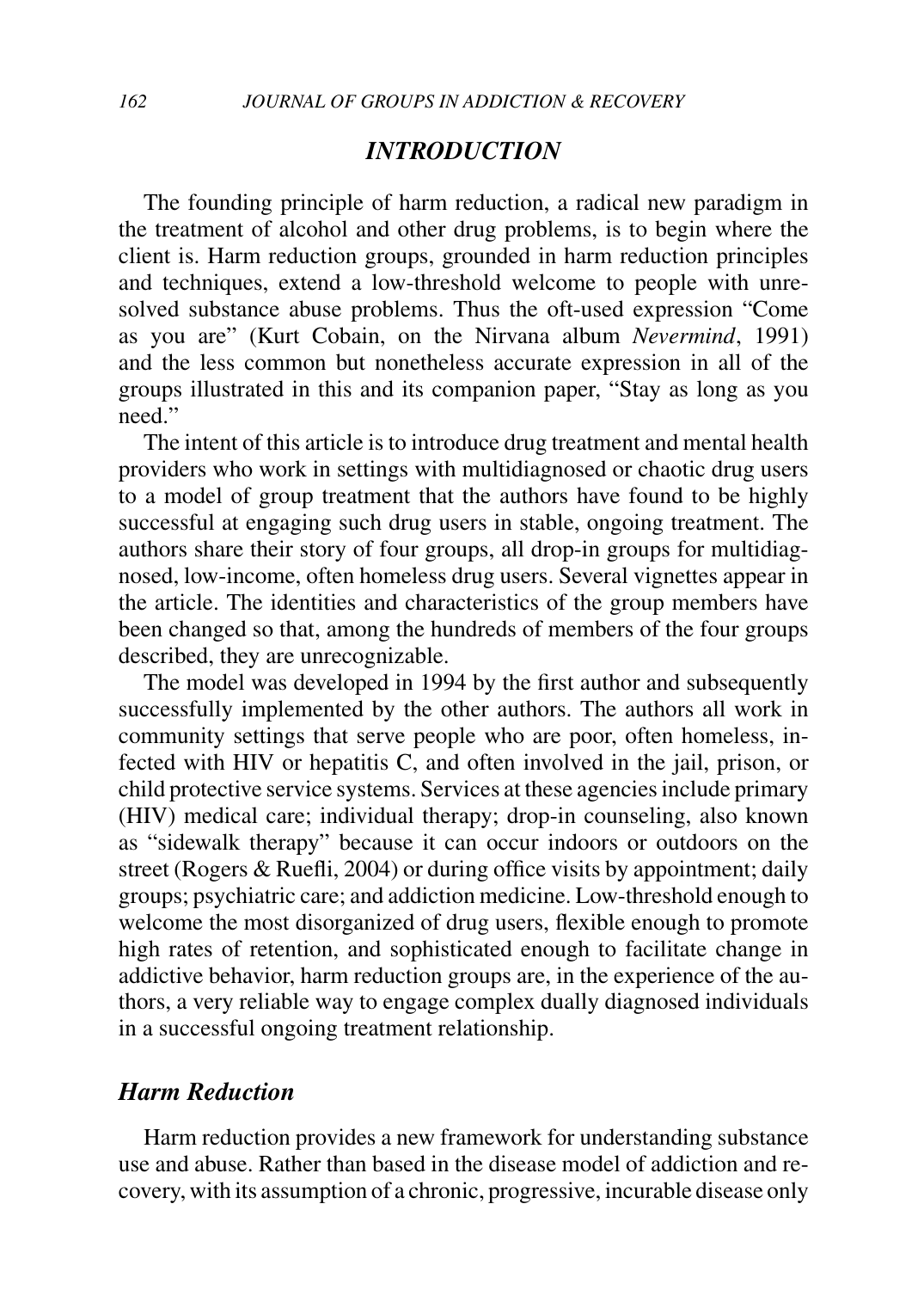treatable by lifelong abstinence from psychoactive substances, harm reduction supports the idea that drug use occurs on a continuum from benign to chaotic. Some drug use is harmful, most is not. Whereas most substance use does not qualify as abuse or dependence (Substance Abuse and Mental Health Services Administration (SAMHSA), 2006), harm reductionists identify harms that occur to people who are not addicted, notably drinking and driving and college drinking episodes that lead to alcohol poisoning or death.

Harm reduction asserts that abstinence is not essential to reduce harm. Its interventions aim to reduce drug-related harm to individuals, their families, and their communities without necessarily reducing the consumption of drugs and alcohol. It is the damage done by drug and alcohol use, not necessarily the drug use itself, that is the focus of attention.

Originating in Europe in the early 1980s, harm reduction began as a drug user-driven public health movement to stop the spread HIV and hepatitis among intravenous drug users. It moved to the United States with the dissemination of bleach kits for cleaning dirty needles and then with the first legal needle exchange in 1988, although underground needle exchanges existed prior to that time. Springer (1991) published the first article describing harm reduction counseling for HIV prevention. Marlatt (1998), also in Europe to observe drug treatment strategies, began applying his prodigious research skills and resources to the study of a variety of harm reduction interventions resulting in the first published text on harm reduction. Marlatt's (1996) characterization of harm reduction is that it is "compassionate pragmatism." (p. 779) In other words, we have to accept that people are going to abuse alcohol and other drugs and help them to do so more safely if they are not going to abstain. Much of Marlatt's research on relapse prevention (e.g., 1986), as well as that of the Sobells and others on controlled drinking (Saladin & Santa Ana, 2004) prior to the 1990s was harm reduction oriented, although that term had not yet come into use. Their work was (and is) based on behavioral rather than disease-model conceptions of addiction. Harm reduction is practiced in three arenas in the United States today.

• *Public health*: Syringe exchange programs remain the most recognizable public health intervention. They are joined by other programs designed to save the lives of drug users such as overdose prevention, condom distribution, distribution of safer crack smoking apparatus, as well as efforts to provide comprehensive health care to active drug users.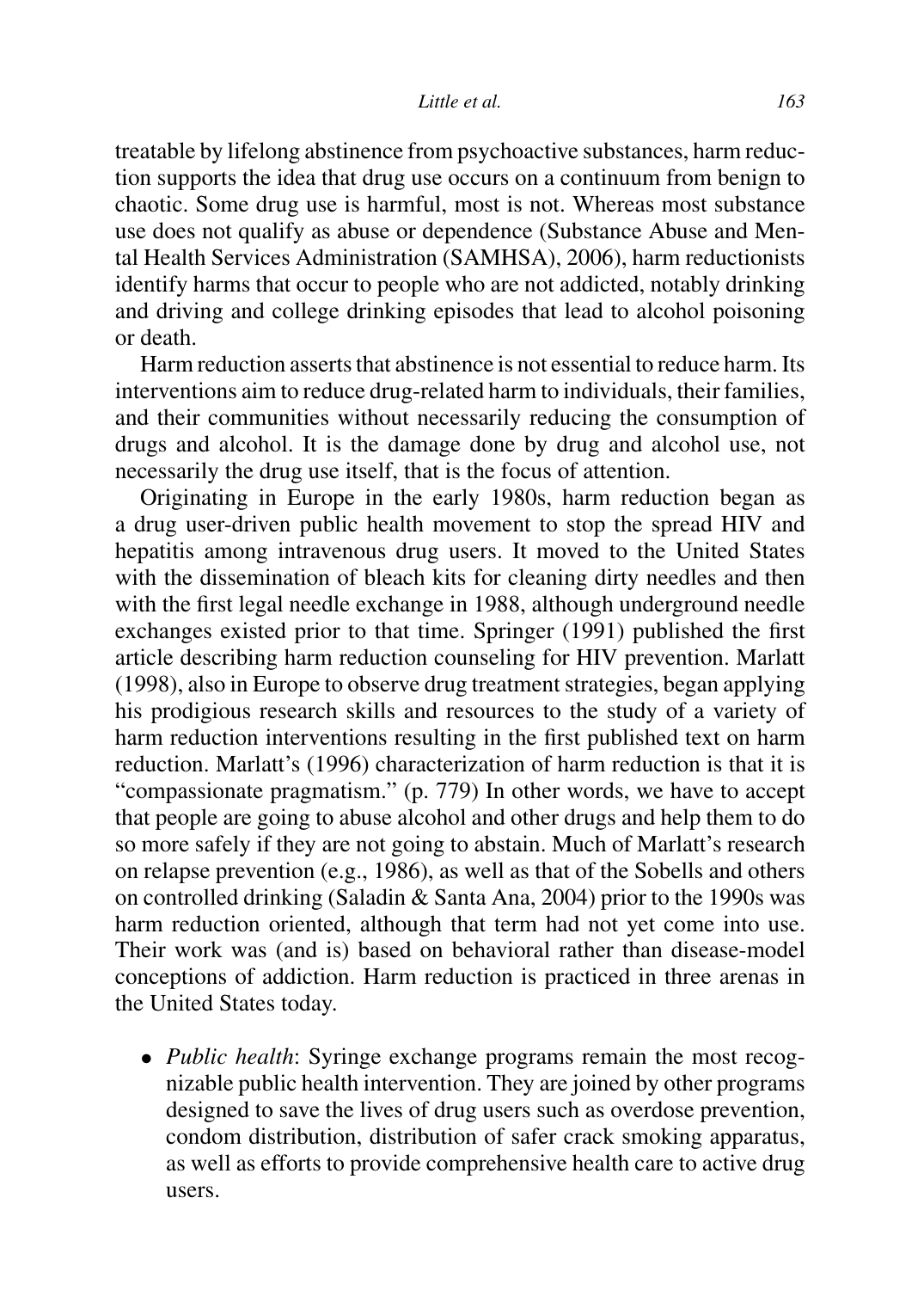- *Advocacy*: The United States practices prohibition in its drug policy and applies law enforcement measures in its efforts to control drug use. Harm reduction advocates, most notably the Drug Policy Alliance, are working to end the failed War on Drugs with its demonization of drugs and pointless incarceration of drug "offenders."
- *Treatment*: Harm reduction therapy (HRT) is the treatment model that incorporates the public health principles of harm reduction with cognitive behavioral interventions for substance abuse and general psychodynamic treatment principles.

# *Harm Reduction Therapy*

HRT (Denning, 2000; Denning, Little, & Glickman, 2004; Tatarsky, 1998, 2002), or harm reduction counseling (Springer, 1991), was developed by these authors in the 1990s especially for active drug users who are either ambivalent about or resistant to giving up or changing their drug use, with a special emphasis on treating dual diagnosis. While not yet researched in its own right, HRT incorporates many evidence-based treatments, most notably motivational interviewing (Miller & Rollnick, 2003). There are many cognitive-behavioral theories and treatments for addiction, some of which are abstinence-oriented, others of which are not. Rotgers, Morgenstern, and Walters (2003) and Miller and Carroll (2006) provide helpful reviews of various models of evidence-based substance abuse treatment. To the extent that any substance abuse treatment does not hold abstinence to be either the condition or goal of treatment, it is considered to belong under the harm reduction umbrella.

The goal of HRT is to assist drug users to do less harm to themselves and others. It is a radically client-centered model that does not prescribe or advocate any particular outcome. It is only interested in helping users to make informed choices about their future use of drugs or other behaviors. Although abstinence is not the goal of harm reduction treatment, it *is* one of the many harm-reducing goals chosen by clients. HRT is a model that promotes gradual change in drug use, change that is realistic and sustainable. It is also a model that allows for other priorities to coexist with, or even to preempt, drug problems as the focus of attention. Each client is encouraged to establish his or her own "hierarchy of needs" at the beginning of treatment and to continue to reassess his or her needs and desires (Denning, 2000; Denning et al., 2004).

HRT integrates accurate information about alcohol and other drugs, cognitive interventions to facilitate change in addictive behavior, and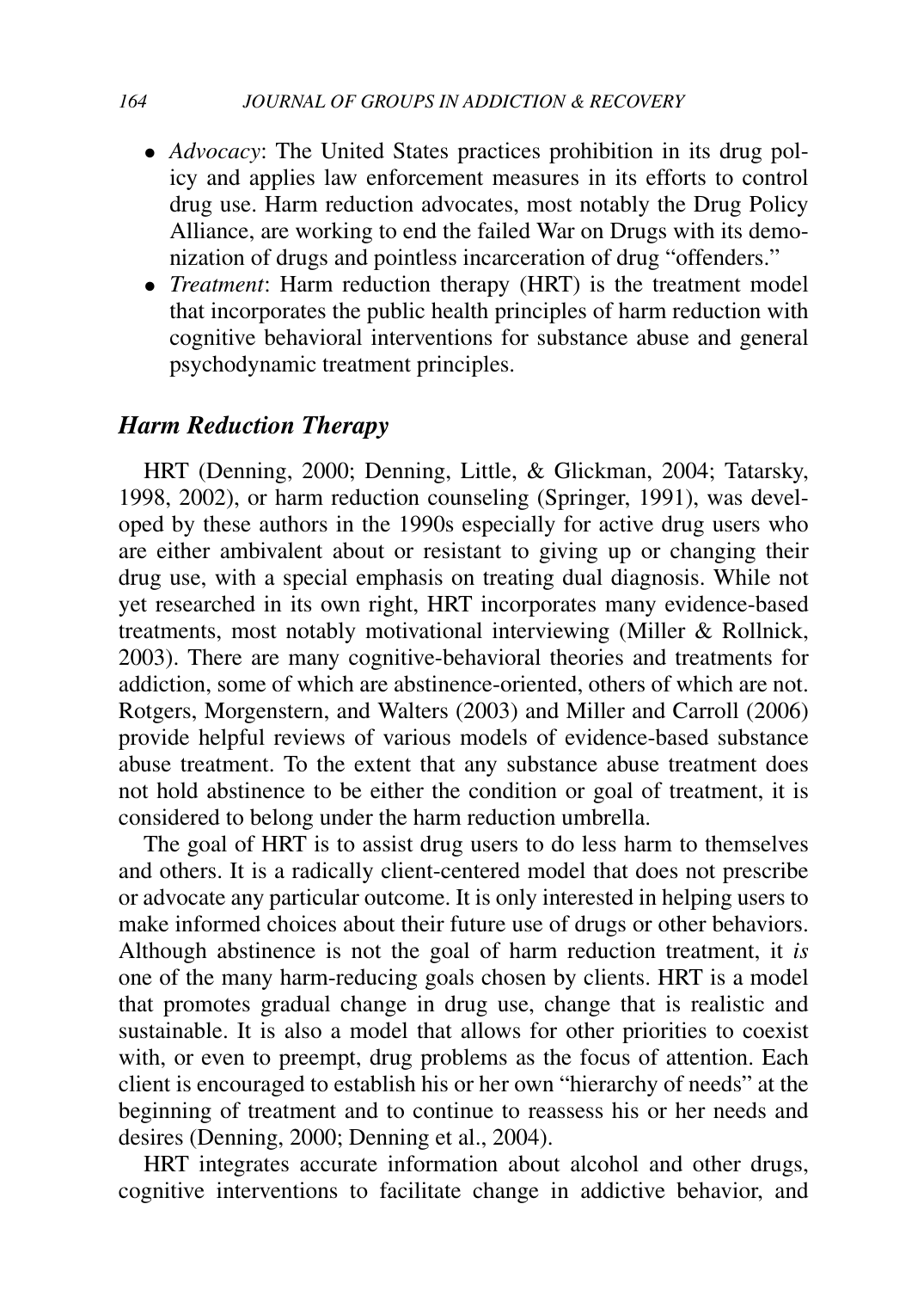biological interventions specific to substance dependence (e.g., methadone or buprenorphine) and coexisting mental and emotional disorders (e.g., antidepressants, anxiolytics, or antipsychotics), all within a framework of a long-term psychodynamic treatment relationship. The following evidencebased principles support and inform all HRT:

# *Not All Drug Use is Abuse*

Most people in the United States use some type of drug, and most do not have problems (SAMHSA, 2006). Drug *problems,* however, develop out of a complex interaction between the drug, the person using, and the environmental context within which that use happens, as explained in an evidence-based biopsychosocial model called "drug, set, setting" (Zinberg, 1984).

# *People Use Drugs for Reasons*

Dual diagnosis is the rule, not the exception. More than 50% of people with mental illness will abuse drugs at some point (Drake, Essock, Shaner, 2003; Peele & Brodsky, 1991). The numbers are astounding for people with histories of trauma (see, for example, Center for Substance Abuse Treatment [CSAT]'s TIP on Substance Abuse Treatment for Persons with Child abuse and Neglect Issues, 2000). In his large body of work, Khantzian (1985, 2002) and Khantzian, Halliday, and McAuliffe (1990) propose a "self-medication hypothesis," which says that drug users suffer from several deficits—difficulty with self-esteem, relationships, and affect regulation—and drugs ameliorate the impact of these deficits.

### *Incremental Change is Normal*

The stage model of change (Prochaska & DiClemente, 1992) explains the process that we go through to make change in addictive behavior and asserts that change is *most* effective if we work through the stages one at a time, thoroughly, in order, and preferably with support.

# *Client-Authored Motivation is the Most Effective Change Agent. The Therapist Works as a Facilitator, Not a Director of Treatment*

Self-Determination Theory (Ryan & Deci, 2000) informs us that clientdriven, not externally driven, goals are most highly correlated with intrinsic motivation and therefore with successful behavior change. Motivational interviewing (Miller & Rollnick, 2003), with its primary focus on working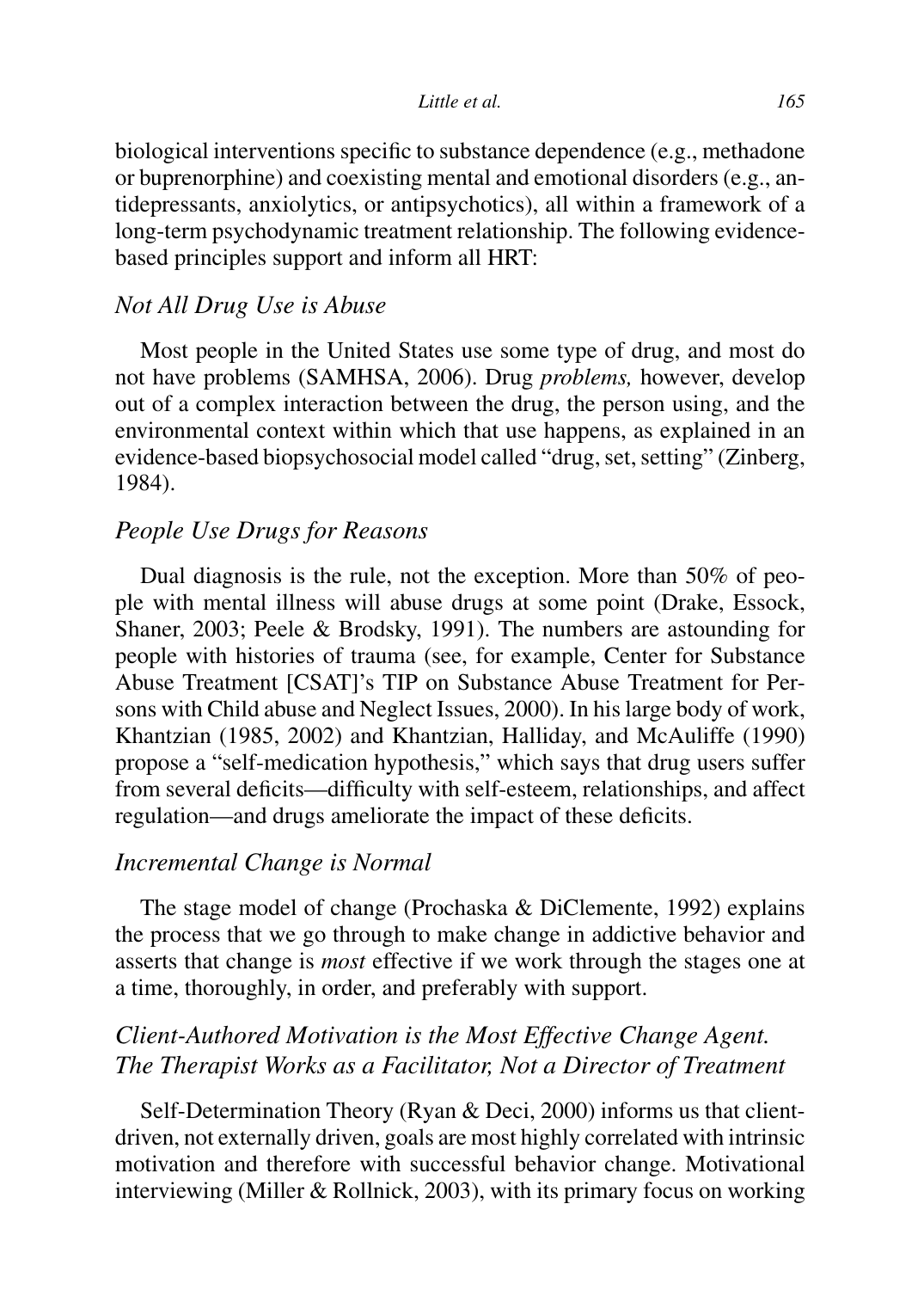with ambivalence about and resistance to change, makes it the evidencebased cognitive counseling model of choice for harm reduction therapists.

# *Outcomes are as Varied as the People Seeking Change; This is Not Only Real, it is Desirable*

At any point in time, most people in the United States with drug problems are not abstinent (SAMHSA, 2006). To date, treatment has abysmal abstinence outcomes, but much better harm reduction outcomes (i.e., Services Research Outcome Study (SROS), 1998). Controlled drinking, which predates harm reduction but falls squarely under its umbrella, is a common and legitimate outcome of problem drinking (Rotgers & Ruefli, 2004; Saladin & Santa Ana, 2004) Finally, abstinence *is* one of many harm reduction goals: It just isn't the only one (Rotgers, Little, & Denning, 2005)

### *HARM REDUCTION GROUPS: COME AS YOU ARE*

Groups that welcome all drug users regardless of the status of their use and that highlight the differences between members are most therapeutic for individuals with dual disorders (Little, 2002). With the full range of drug-using behavior and motivation to change represented in a group, each member can better clarify his or her own relationship with drugs. Rather than protect members from others who use drugs, harm reduction groups, by exposing members to different points on the continuum of drug use and change, get closer to each member's ambivalence about, and desire to use, drugs. In this way, the group can work with each person's impulses and conflicts. Harm reduction argues that uniqueness and diversity, not identification, are the therapeutic factors in this group treatment.

### *Groups for Substance Abuse: Abstinence-Oriented*

Groups dominate treatment for substance abuse in the United States. Alcoholics Anonymous (AA) and its 12 steps form the basis of 93% of programs in the United States (Peele & Brodsky, 1991). Unfortunately, these groups and programs have had limited capacity to treat people with mental illness, as well as a limited tolerance for people who are actively using drugs, whether they have yet to stop or they have relapsed. Although the message in 12-step groups is "welcome" and although it is not necessary to be "clean and sober" to attend, the message that "the only requirement for membership in AA is a desire to stop drinking" excludes everyone who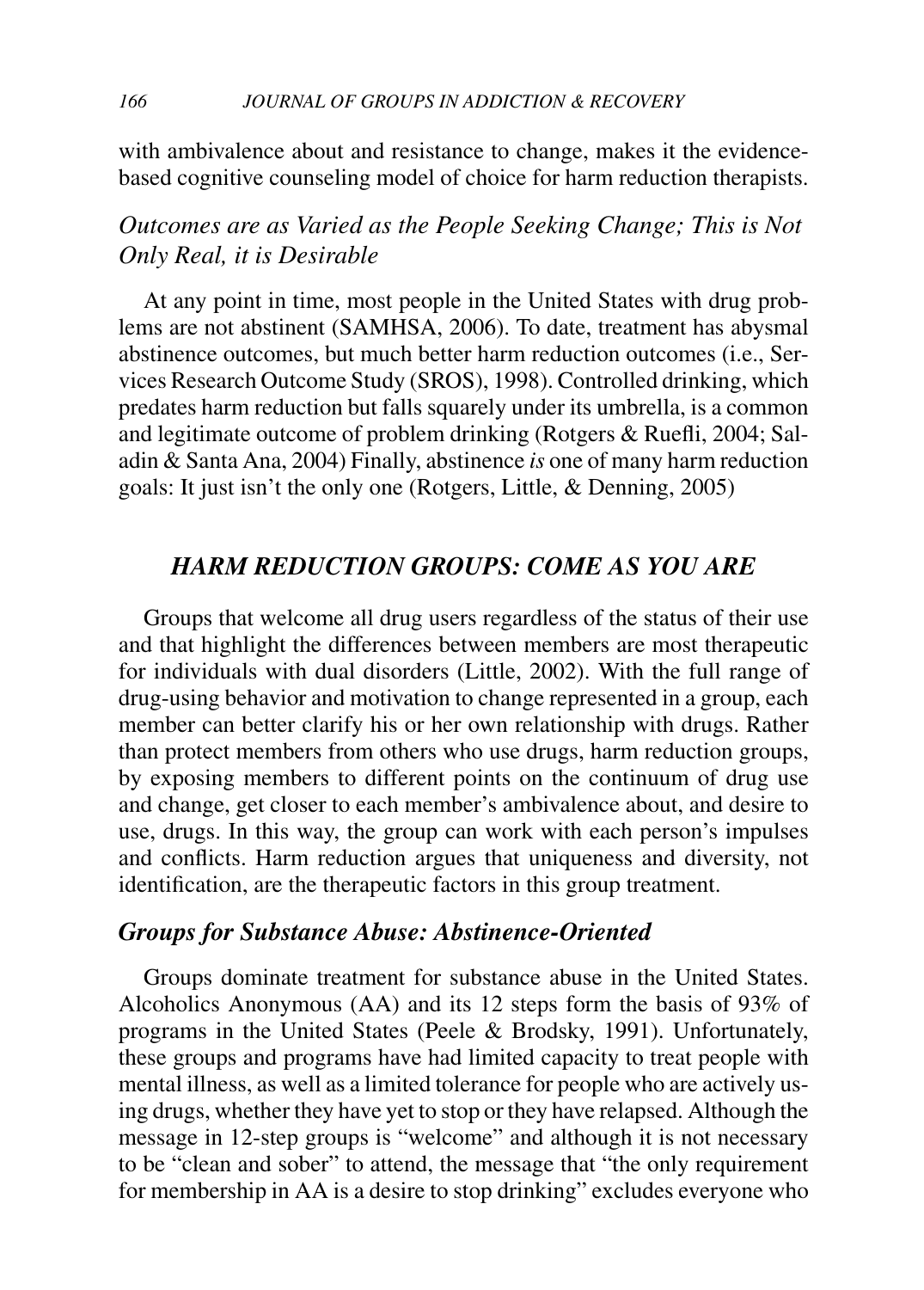does not have a desire to stop drinking (or using), which, in the experience of the authors, describes the vast majority of drug users that we treat. With the exception of detoxification programs, treatment programs do not admit people who are actively using and usually discharge them for relapsing during program. Thankfully, this is changing and providers are becoming more comfortable with retaining "relapsers" in treatment. The focus on abstinence as the goal of treatment or 12-step participation, however, creates homogeneity in the most important domain, that of the person's relationship with alcohol and other drugs. In other words, in asserting a commitment to abstinence, the complexity of each user's ambivalence about drugs and motivations to continue to use can get lost in the emphasis on and language of "recovery."

# *Groups for Substance Abuse: Not Abstinence-Oriented*

There have been exceptions to the abstinence-only focus in group. Khantzian et al. (1990) wrote about modified dynamic group therapy for cocaine abusers in which they assert that dynamic therapy can and should start on the first day of abstinence. People who relapse in this group model are kept in the group, and the relapse and other members' feelings about it are explored. For years Vannicelli (1997) has run groups based on the belief that "problem drinkers" can learn to moderate their use of alcohol. The selfhelp program Moderation Management is a research-based program (Rotgers, Kern, & Hoetzel, 2002) that helps people moderate their alcohol use.

Motivational interviewing has been adapted for group treatment by some practitioners. Foote and colleagues (1999) applied the general principles of motivational interviewing and the FRAMES (feedback, responsibility, advice, menu of options, empathy, and self-efficacy) model to create an "autonomy-supportive" (p. 185) environment for a manualized foursession group treatment called group motivational interviewing (GMI). Velasquez, Stephens, and Ingersoll (2006) likewise explicate the application of motivational interviewing in groups. Both sets of authors describe very sensitively the general practice of motivational interviewing in groups and the specific interventions used to facilitate change in addictive behavior. These groups use as a reference point "stopping," "quitting," and "recovery."

The major difference between harm reduction groups and the motivational interviewing groups is that harm reduction groups have no reference point vis-à-vis abstinence, nor do they specifically advocate or train members to practice moderation. Problems are identified by each member (this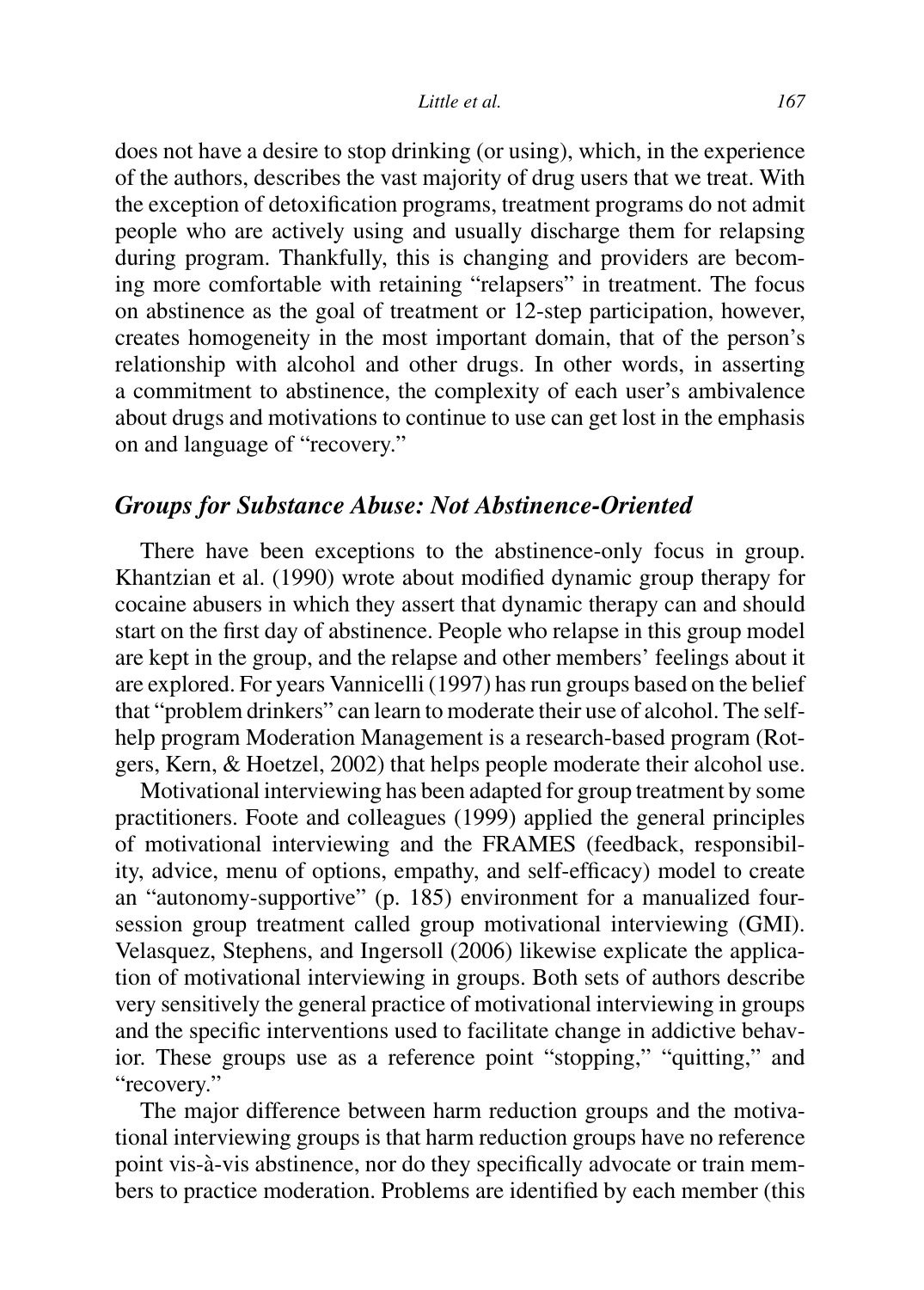is also true of Foote et al.'s [1997] model) and change, *if any*, is suggested by each member, not by the leader. The contribution of this article to the field of substance abuse groups is to provide a comprehensive overview of the application of harm reduction principles and HRT techniques to drop-in groups, which are designed to attract the most chaotic of drug users.

# *THE SOBRIETY SUPPORT GROUP: ESTABLISHING A HARM REDUCTION GROUP CULTURE IN THE FIRST HARM REDUCTION GROUP (JEANNIE LITTLE)*

"Welcome" is the word that greets everyone who comes to the Sobriety Support Group. This drop-in group, the first harm reduction treatment group in the United States, began in 1994 at the Department of Veteran's Affairs (VA)'s Comprehensive Homeless Center in San Francisco, a dropin center that provides social work and medical services to chronically homeless multidiagnosed veterans. The group was created for dually diagnosed high users of inpatient services whose follow-up in outpatient care was poor or was forbidden because of their complex diagnostic profile or their frequent return to active drug use. It meets Monday, Wednesday, and Friday for an hour in the morning and is joined on the other 2 days of the work week by other groups run by medical staff and nutritionists.

The first goal of the Sobriety Support Group, so-named to identify it as a group that would address drug and alcohol issues (before the author had heard of harm reduction), is to welcome dually diagnosed drinkers and drug users into a bona fide treatment relationship in which they can freely examine their relationship with drugs and begin a process of gradual amelioration of drug-related problems, psychiatric symptoms, and social problems. True to the principles of harm reduction, the group has no conditions for membership—not a minute "clean and sober," nor a *desire* to be.

The first harm reduction culture-building moment occurred in the second group session. A homeless man, heroin and alcohol dependent with paranoid schizophrenia, was persuaded by his social worker to attend the group. His daily ritual was to come into our center, park his shopping cart, and sleep until we closed. He left his cart in his social worker's office, came into the group, sat in our circle, and promptly fell asleep with his head hanging at an awkward angle. The other seven group members looked at me expectantly. Some had been in treatment programs where it was prohibited to sleep in group. What was I to do? I focused on his immediate need—to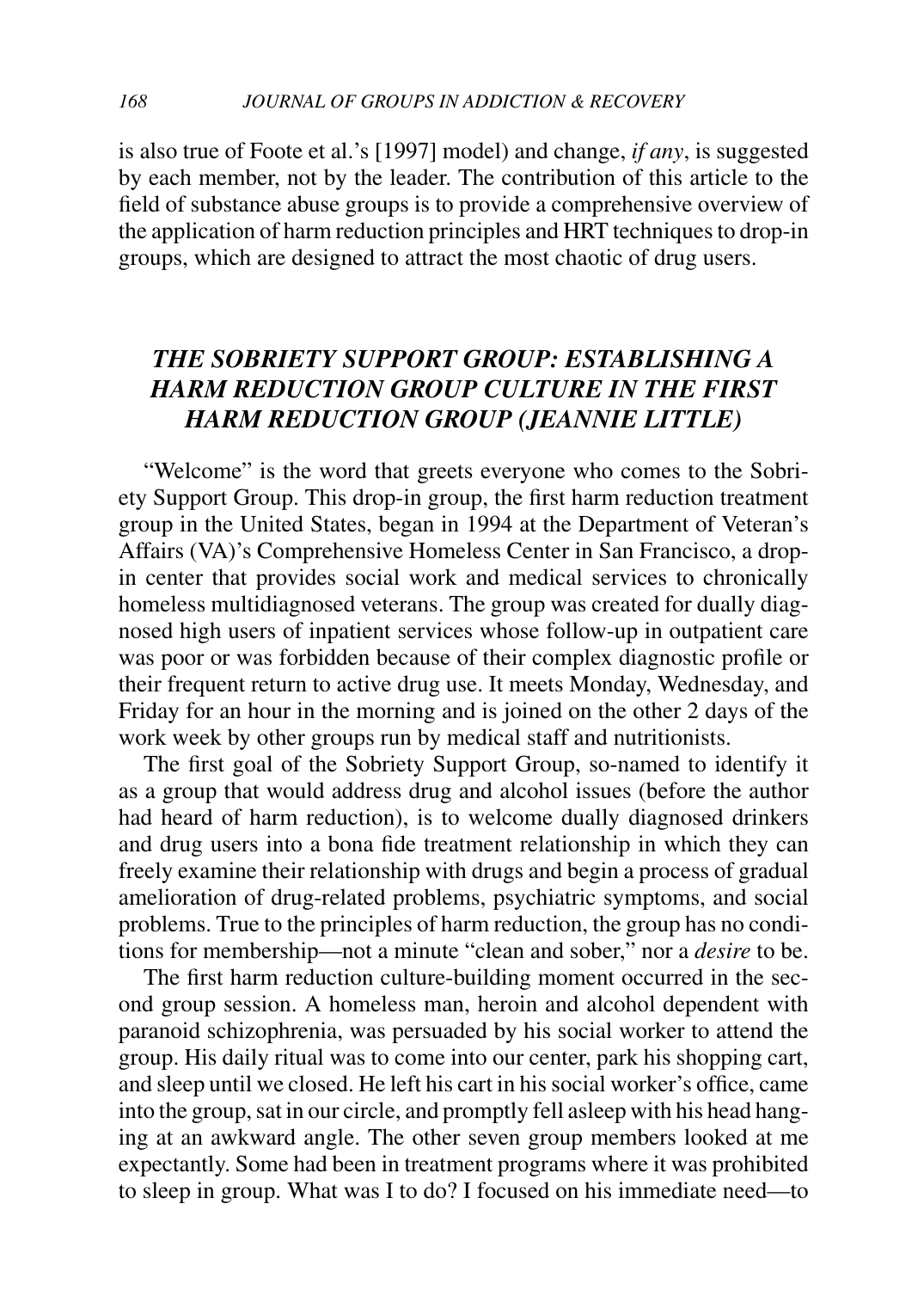sleep. If he continued to sleep in this posture, he was going to wake up with a terrible crick in his neck. I stood up, gathered up several jackets, rolled them into a pillow, placed them under his head, then sat back down. The group looked at me incredulously. But since that moment, a caring and gentle culture has prevailed, and many group members have expressed the feeling, "There but for the grace of God go I." Our culture of respect, unquestioning acceptance, and care was thus started with a bang—or a pillow—and truly embodies the welcome to "come as you are."

A second key harm reduction group norm established by the Sobriety Support Group is its strong adherence to a drop-in format. Dually diagnosed clients are renowned for not keeping appointments, as are active drug users, particularly those who are also homeless. Moreover, many members of this population cannot sit through an hour, or cannot stay in the room when effect-laden material is discussed. To accommodate these realities people are welcome whenever they come, and they are free to go in and out of the room at any time during the group. Each person is assumed by the group to know what he or she needs. By not demanding abstinence, regular attendance, or that anyone sit through an entire session, the therapist relinquishes control over how each member handles his or her treatment and puts responsibility for developing tolerance for the group in the hands of the client. This flexibility has been remarked upon by members on hundreds of occasions over the years as evidence that the leader "trusts" the group, a trust that is reinforced by the members with supportive comments like "You're not late: you came in time for the group that *you* need."

Third, the Sobriety Support Group displays a deep respect for diversity. Because of dramatic differences between members in regard to their drug use, goals for change, and mental health status, one member, who is involved in abstinence-based treatment, might be talking about his strategies for maintaining sobriety while another, a schizophrenic not taking his medications, describes his days of panhandling to maintain a \$100-per-day crack habit, while yet a third inadvertently flings his coffee on his neighbors as he twitches and "tweaks" in the midst of a speed run. The group listens with equal attention, patience, and "sobriety" to each.

Fourth, all conversation in the group is member-driven. Themes for discussion emerge out of a check-in process that is organic and does not demand that people speak if they prefer not to. Typically in harm reduction groups approximately 50% of group time is devoted to talking about drug use and change. Members also talk about emotional issues, struggles to survive, relationships, family, and treatment (e.g., HIV or psychiatric) adherence. Frank, a long-time member of the Sobriety Support Group,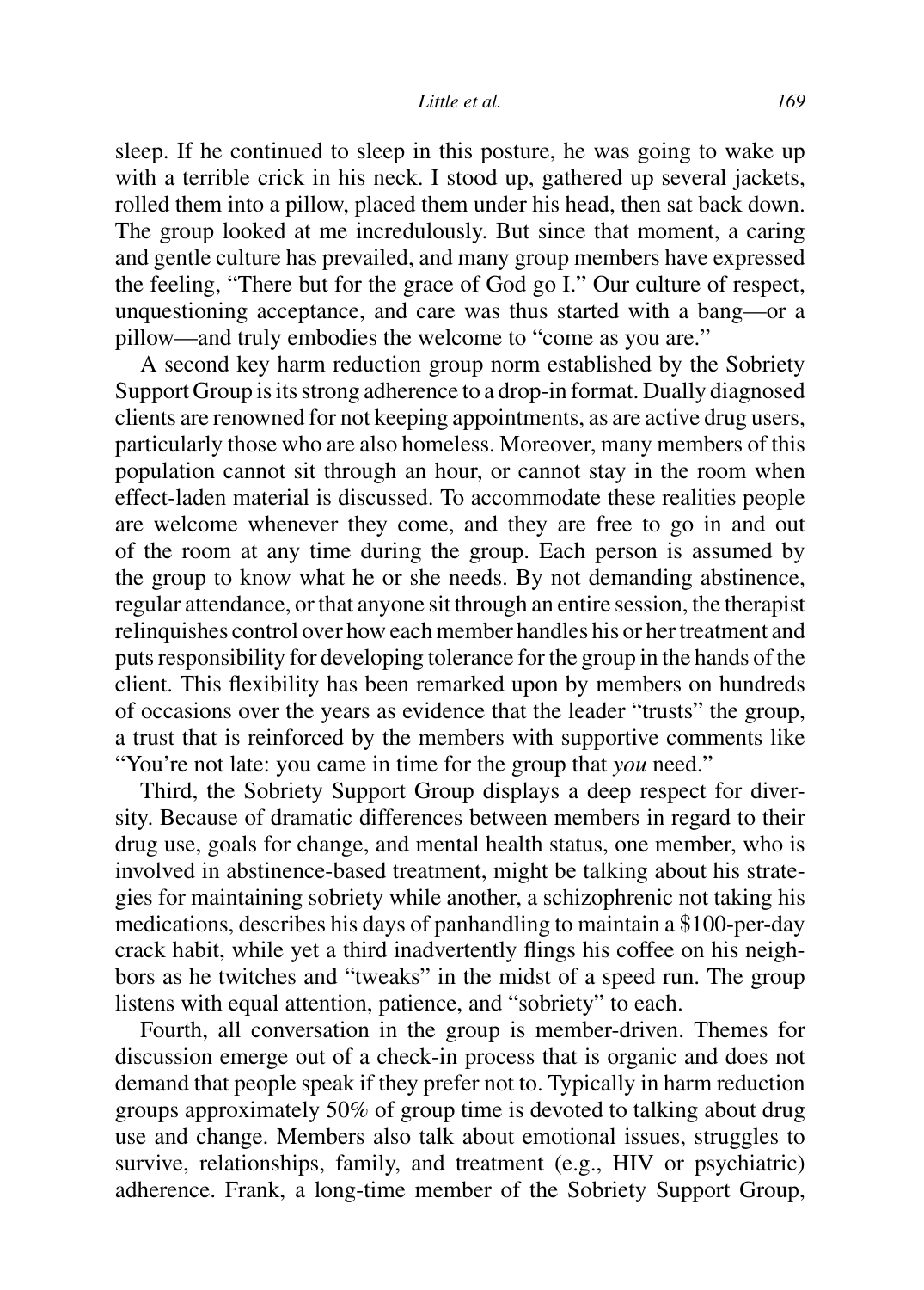once commented, "I like that there is no agenda in here. I don't know what I think until I start talking in this group. I learn what is in my mind when I hear myself talk."

There is only one rule in the Sobriety Support Group: Members (and the leader) must ask permission before offering comments, reactions, or feedback to each other. This rule was created about a year after the group began.

*Rashid, a crack smoker with schizoaffective disorder, joined the group and found the free-flowing conversation ("crosstalk") difficult to tolerate. He became so threatened that he used to shout repeatedly in each group: "YOU DON'T KNOW ME. I'M MY OWN MAN!" while pounding his chest with his fists. I suggested that we might want to institute a rule that we not interrupt or give anyone else feedback until first asking, and being granted, permission.*

Asking for permission has become the golden rule of harm reduction groups and will resurface as a theme in the last two vignettes of this article.

The Sobriety Support Group succeeded in creating a treatment environment that has attracted hundreds of members who would ordinarily not attend other treatment programs. Over its 14-year history, this group has enjoyed large attendance and retention rates. Approximately 100 new members "join" the group each year for a total of almost 1,500 over the last 14 years. Of those, 90% return occasionally and 60% attend regularly (at least once a week) for a minimum of 3 months. Some have been regular members for the life of the group. At any given time 50% to 85% are formally dually diagnosed with serious and persistent mental illnesses; 50% are homeless living on the streets; and 50% are currently maintaining or actively pursuing abstinence, some in 12-step programs. Except that most members are veterans and male, this is a very diverse group.

# *CHOICES: BUILDING A GROUP, BUILDING A CULTURE, BUILDING A PROGRAM (KIMYA HODARI)*

I knew we had something going when group members were trying to wake someone in group who was sitting on a metal chair, in the corner of our group room, fast asleep, as if he were in a warm comfortable bed at the Hilton Hotel. With that thought in mind, I went and got a blanket and covered him. The group's shock opened the door for a discussion about basic needs—shelter, food, and a sense of safety. Our sleeper had one out of three, the group, in which he could safely close his eyes and rest.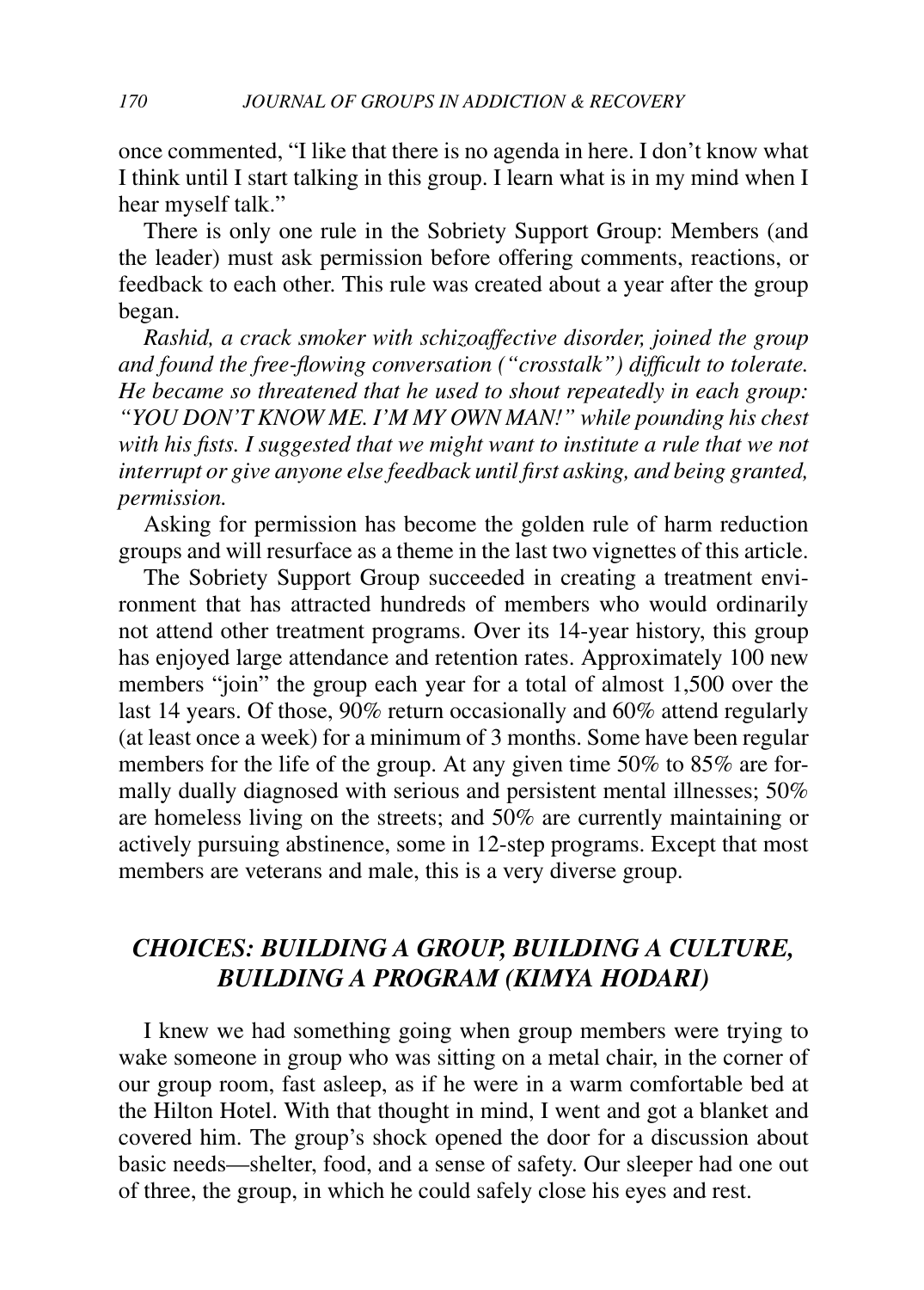The CHOICES Program was developed to help address the growing need for substance abuse treatment at the Grady Health System, Infectious Disease Program (IDP), in Atlanta, Georgia. The IDP is an outpatient facility providing comprehensive medical care and services to consumers living with advanced HIV disease. As a "one-stop shop" comprehensive system of care, IDP services include adult, adolescent and pediatric medical care, oral health services, nutrition services, case management services, Project Open Hand to help with food needs, housing assistance services, and mental health and substance abuse treatment services (MH/SATS). CHOICES, a component of the program's mental health services, is a long-term outpatient substance abuse treatment program designed to help meet the needs of clients diagnosed with advanced HIV disease and dually diagnosed with mental health and substance use disorders. The CHOICES program is open to all consumers receiving their HIV-related medical care at the IDP.

### *A New Group*

It had become clear that the increase of substance use among our marginalized population with complex biopsychosocial issues was having a major negative impact on adherence to medical care and medication regimens at the IDP. I was asked to join the Mental Health Service with the task of developing and implementing an outpatient substance abuse treatment program. I decided to start with a women's group, based on the Women's Renewal Program that I had run for the Department of Family and Children's Services (DFACS) for 5 years. Though mandated, it was a very successful, popular, and empowering program that focused on selfesteem building rather than powerlessness. I would not have the overseers, the courts, or the (DFACS) mandate treatment in lieu of jail time or losing custody of children. Attendance rates were very low and inconsistent. These women had a choice to attend or not to attend. So, how could I make the choice to attend more attractive without the threat of punishment?

Early in 2000, I was introduced to the harm reduction model while attending a conference that featured Edith Springer. Springer, who had brought harm reduction to the United States in the 1980s, outlined a model of substance abuse treatment that was nonjudgmental, supportive, and welcoming regardless of where one was on the continuum of substance use. It was a revelation that rekindled my motivational and creative juices. I could not wait to return to the IDP and get started. Because harm reduction was not fully understood, not widely accepted, and often challenged as an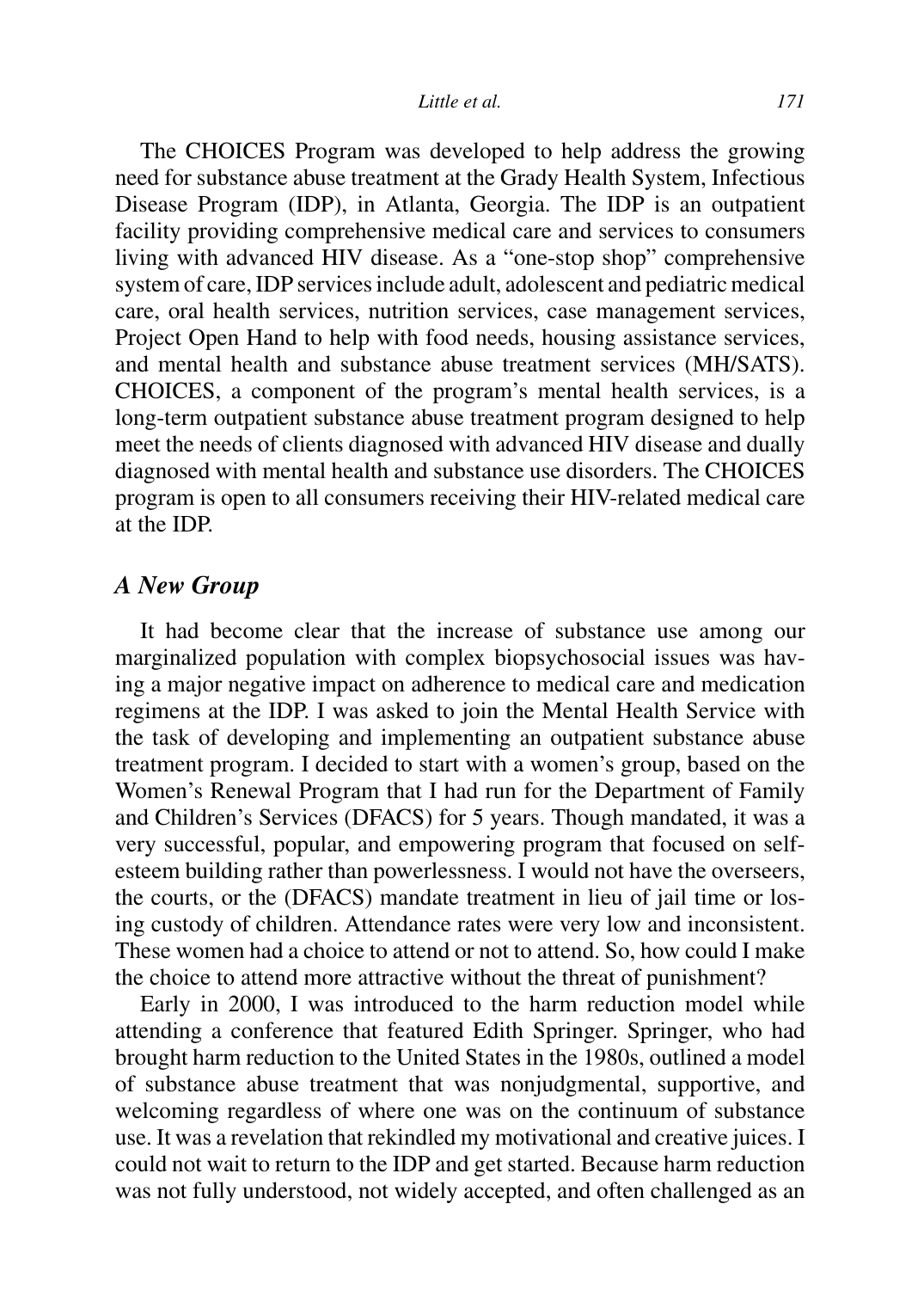effective substance abuse treatment model, I started slowly, without a lot of fanfare. Our first "drop-in" group was advertised with a flier that simply read, "Concerned about health and family issues, substance use or just life issues *...* just drop in and talk about it *...*. Mondays at 10 a.m."

The number and consistency of participants attending were staggering. By the next grant cycle we were able to hire another dual-diagnosis clinician to assist with our Monday "Keeping It Real" drop-in group.

Because of the challenges caused by some of the members' mental health diagnoses, it was necessary to be very flexible with what is often thought of as "group disruptions." Those who are unable to sit through the entire group because of an inability to tolerate stimulation or confinement are able to come and go as they need. Those who are actively using are welcome in group as long as they are not disruptive to others' trying to talk. We believe that if you show up, it is for a reason, even if it is simply to be in a warm, safe room. We respect all reasons for coming.

### *Expanding the Group Into a Program*

In 2001, I attended a 2-day dual diagnosis workshop by Patt Denning and Jeannie Little. Little focused on harm reduction groups for dual diagnosis. Coincidentally, it was time to expand our still unnamed program. We asked our core group of about 12 to 15 participants to tell us what a substance abuse treatment program would look like if they were to develop it. We still follow the basic curriculum designed by group members then. The importance of choice was stressed by the core group over and over until it seemed to be hammered into my being, not just when dealing with addictions, but with life itself. CHOICES would be the program name.

Powerlessness is not a part of the CHOICES program. We believe the only time one is powerless is when one loses the ability to be in control of one's choices. Monday, we still have the "Keeping It Real" group, where participants check in and have open discussion ranging from family issues to politics to drugs. Our other groups focus on healthy choices, powerfulness, stress management (including meditation training), healthy relationships, and relapse prevention. Sometimes outside speakers come, sometimes group members provide all the information we need. We also have Fun Friday. The first half of the Friday group is for sharing weekend plans to be safe and healthy. The second part of the group is for playing team games, telling jokes, dancing, or karaoke. Teamwork, conflict resolution, learning new ways to have fun, and laughter are the themes for our Friday groups. Fun Fridays have also included field trips to such places as the zoo,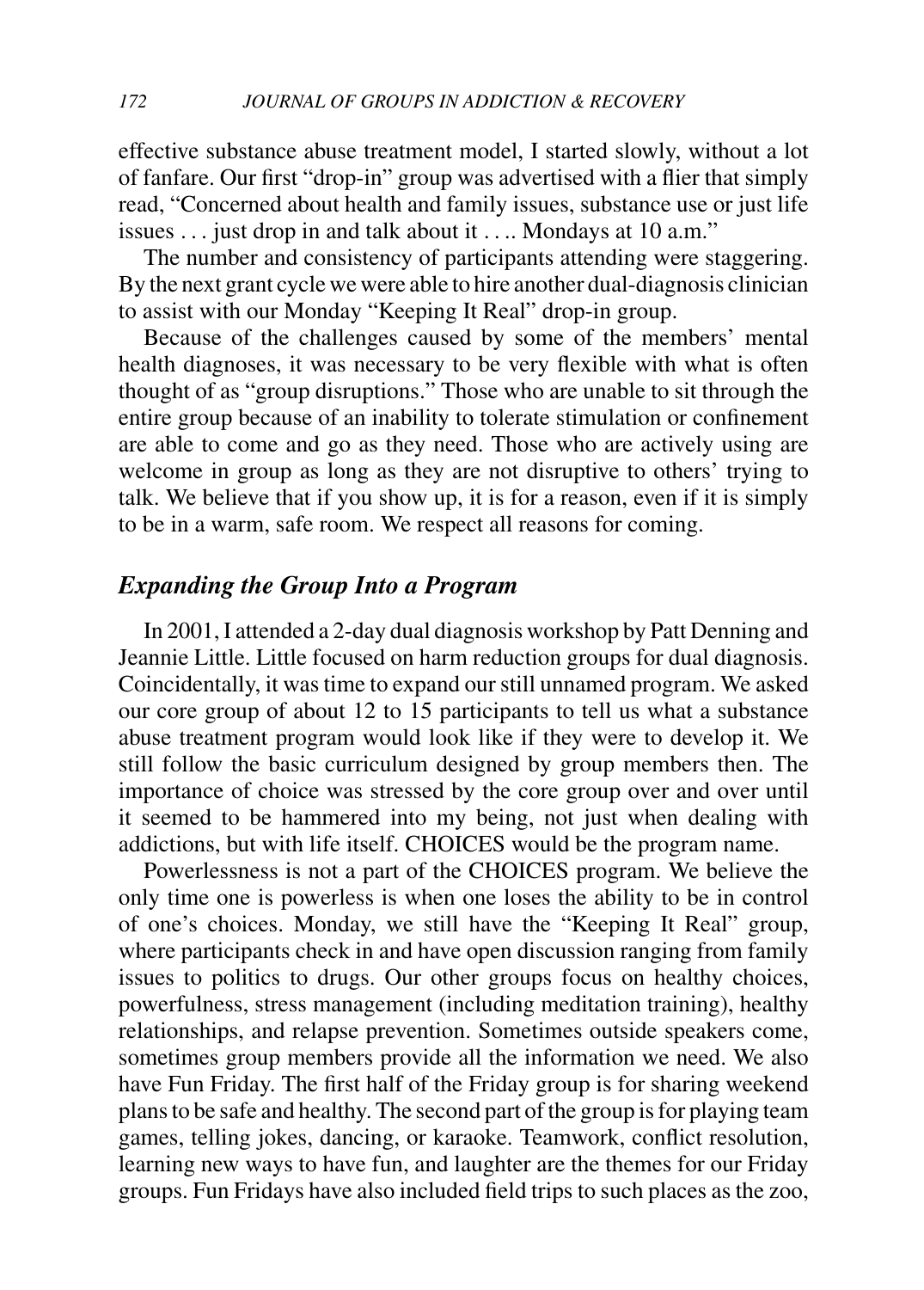museum, and Botanical Gardens. Two years ago we also started a monthly "Creative Arts Day."

After our trip to the Botanical Gardens, the group decided they wanted to have their own garden at the IDP. They named it the "Garden of Life." Group members are responsible for maintaining the garden. The garden represents hope, faith, and living life to the fullest. It has been a way for those involved to connect with self, each other, nature, and even some of their providers in an existential way. They are excited, protective, and proud to be responsible for taking care of another form of life. As they care for and watch their garden grow and blossom, they are able to recognize how self-care impacts their growth and well-being.

# *How Does the Group Work With Substance Use?*

The harm reduction model supports those who are at any stage of behavior change.

Some of the CHOICES group participants, because of ambivalence about making decisions, have taken years to reduce or eliminate drug use. CHOICES participants who are "using successfully," or who are not ready to stop using, are supported rather than judged or punished. The presence of many active users can be a challenge for some who are maintaining abstinence. Most abstinent members do not feel threatened; the group understands and values each person's change process.

*Wendell has attended CHOICES regularly for the past 3 years and continues to use alcohol. When he joined the group, he was also using cocaine and marijuana at least four times a week. He admitted that cocaine was not his drug of choice, but it had started to cause the most serious consequences (drop in T-cell count due to nonadherence to medical care regimens, as well as loss of employment, which eventually led to homelessness).*

*The group encouraged Wendell to discuss his dilemma of not wanting to "just stop using everything all at once" on the one hand, but of being pressured by his sister to quit on the other hand. After a year, with much deliberation, frustration, and several relapses, Wendell decided to end his relationship with cocaine. During the next year, he decided to decrease his alcohol and marijuana use to what he called his "weekend thang!" This freed him to move out of the shelter and in with his sister. In order to remain living with his sister he had to get a job, which he did. After a few months, the fear of losing his job because of a positive random drug screen prompted Wendell to discontinue his marijuana use. He now attends groups on his days off, when he has medical appointments, or when he just wants*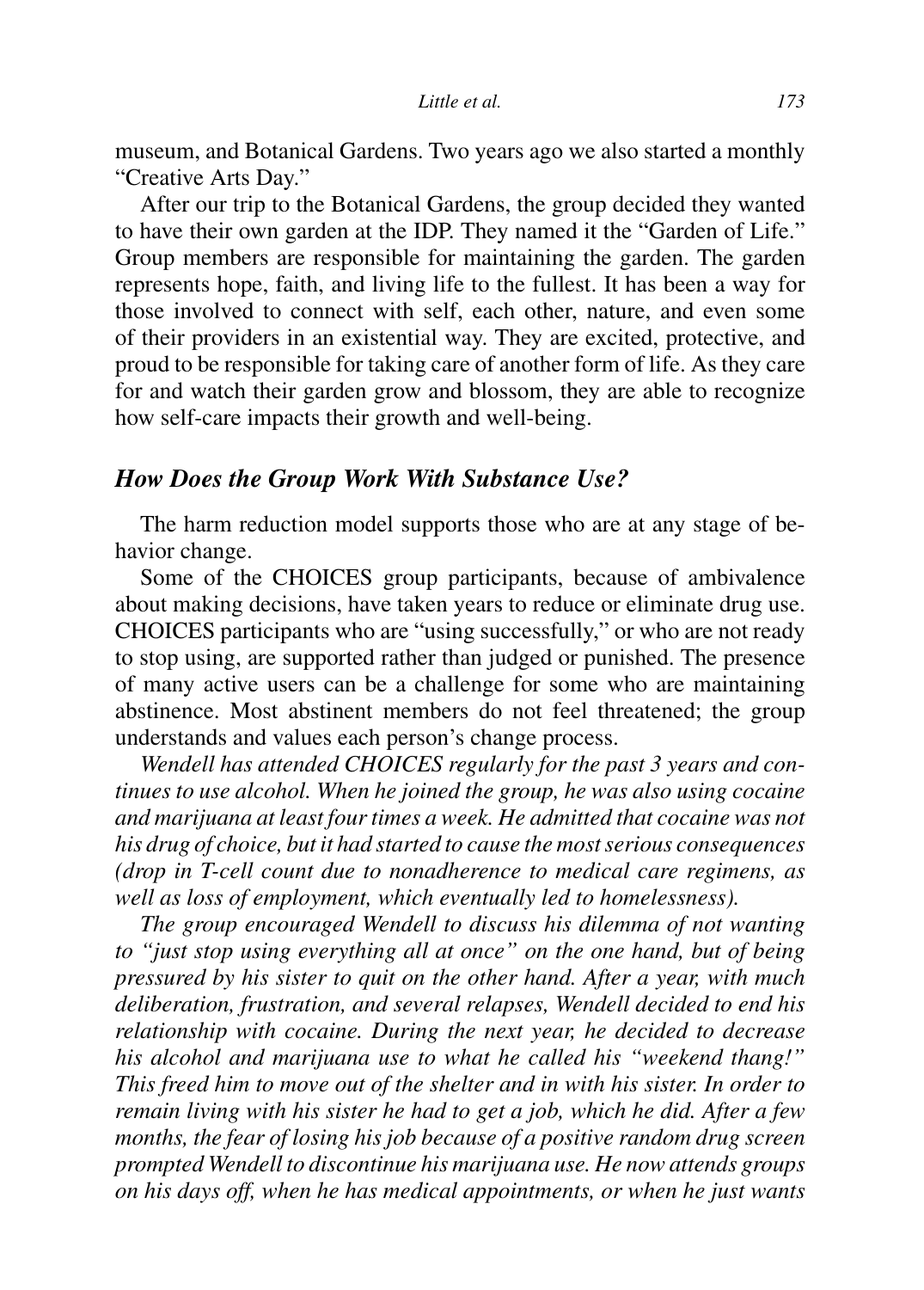*to check in with his CHOICES family. He shares that he is happy, healthy, enjoying life, and still doing his "weekend thang!" but with alcohol only.*

# *A Group Rule That Went Awry*

As with any program development and implementation, the process is open to change. Experience is the best teacher, and not all experiences are good ones. Because of the complex psychosocial issues involved, facilitating these groups can be very difficult. New staff, who are usually more accustomed to going into group prepared with an agenda, become frustrated when issues that come up in group are unrelated to that agenda. Over the years, a growing group of leaders had added more structure and more rules and began confronting and punishing members. One of those rules prohibited members from being in group if they had drugs on their person.

*Robert, a long-term group member who was actively using, had recently lost his housing and came to a group obviously inebriated and became disruptive in group. During an interaction with him, it was discovered that he brought crack cocaine to group. The group and its leaders had determined that the consequence for bringing illegal drugs and/or alcohol to group would be a 5-day suspension from group. This consequence was enforced with Robert. Tragically, during that week, he was robbed and murdered on the street*.

The group was distraught at their role in taking away his safe place during the day. The rule was amended immediately. If someone is suspended from group for an egregious breach of etiquette and an inability to put it right with the group, the maximum time away is 3 days and during those 3 days they are urged to attend individual counseling at least once and to attend anger management or assertiveness training groups, which are available in our mental health program. Therefore, no one will be totally without CHOICES support unless it is his or her choice. The group continues to process this tragedy.

### *What Makes This Group Work?*

In 2006, CHOICES MH/SATS served 527 individuals for more than 4,000 visits. Statistically our members were 70% male, 30% female, and 3% transgender. Ninety-seven percent fell below the federal poverty level. Most importantly, we have members who have been a part of the CHOICES groups from day one. We even have clients who attend CHOICES groups who do not have a history of substance abuse but are in need of the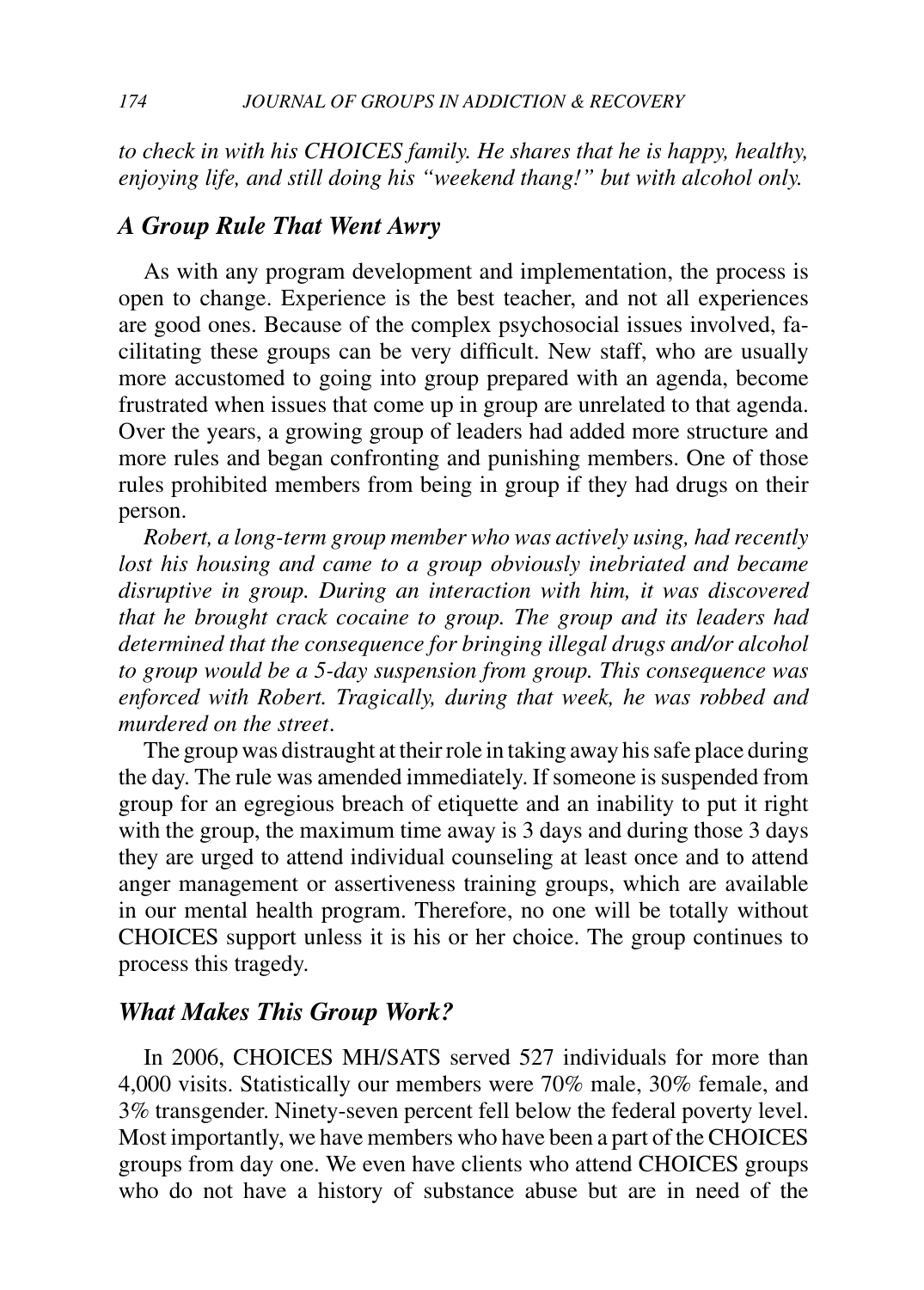unconditional sense of belonging that CHOICES offers and a safe place to share their stories. For some it is the family they never had. For some it is the extended family. For some it is the newly formed family, once their own families abandoned them because of their HIV status or as a consequence of substance use behaviors. Group members often greet each other with "Hi, family," or when they return after an absence, "Missed you, family." It is the connection, the intimacy (into-me-see), the similarities, the differences, the ability learn how to care for and be cared for, and the genuine unconditional acceptance modeled by staff that keeps our, at times, "dysfunctional" family united.

CHOICES provides a powerful disclaimer to the notion of using incentives to help maintain group consistency and numbers. When we started in 2000, and group participants received two transportation tokens and a lunch, provided by Project Open Hand. Today, we provide one transportation token and no lunch. Our groups on any given day average between 12 and 18 participants. We have tried to divide the group into two smaller groups. Members would not have it!

Group members, even at their most fragile, have found strength in each other by providing unconditional, nonjudgmental support. Knowing that an abstinent group member had returned to using, several group members went to the crack house where he was and brought him back to group the next day. Nothing about the incident was mentioned by any of the members who went to get him. However, he told the story to the group and thanked those who probably "saved my life *...* I probably would have been too shamed to come back on my own. I love you, family."

# *HARM REDUCTION SUPPORT GROUP AT TENDERLOIN HEALTH: FACILITATING RELATIONSHIPS AND WORKING THE DECISIONAL BALANCE (ANNA BERG)*

The harm reduction support group at Tenderloin Health began in November 2005 to address the needs of active substance users at a community agency in San Francisco's unofficial "drug zone." Located in the Tenderloin district, clients of Tenderloin Health are sex workers and their employers, drug users and sellers, the homeless and marginally housed, and those who are mentally and physically ill; in addition, the neighborhood has the city's fastest growing rates of HIV infection. At the time the leader began the harm reduction support group, Tenderloin Health offered groups focused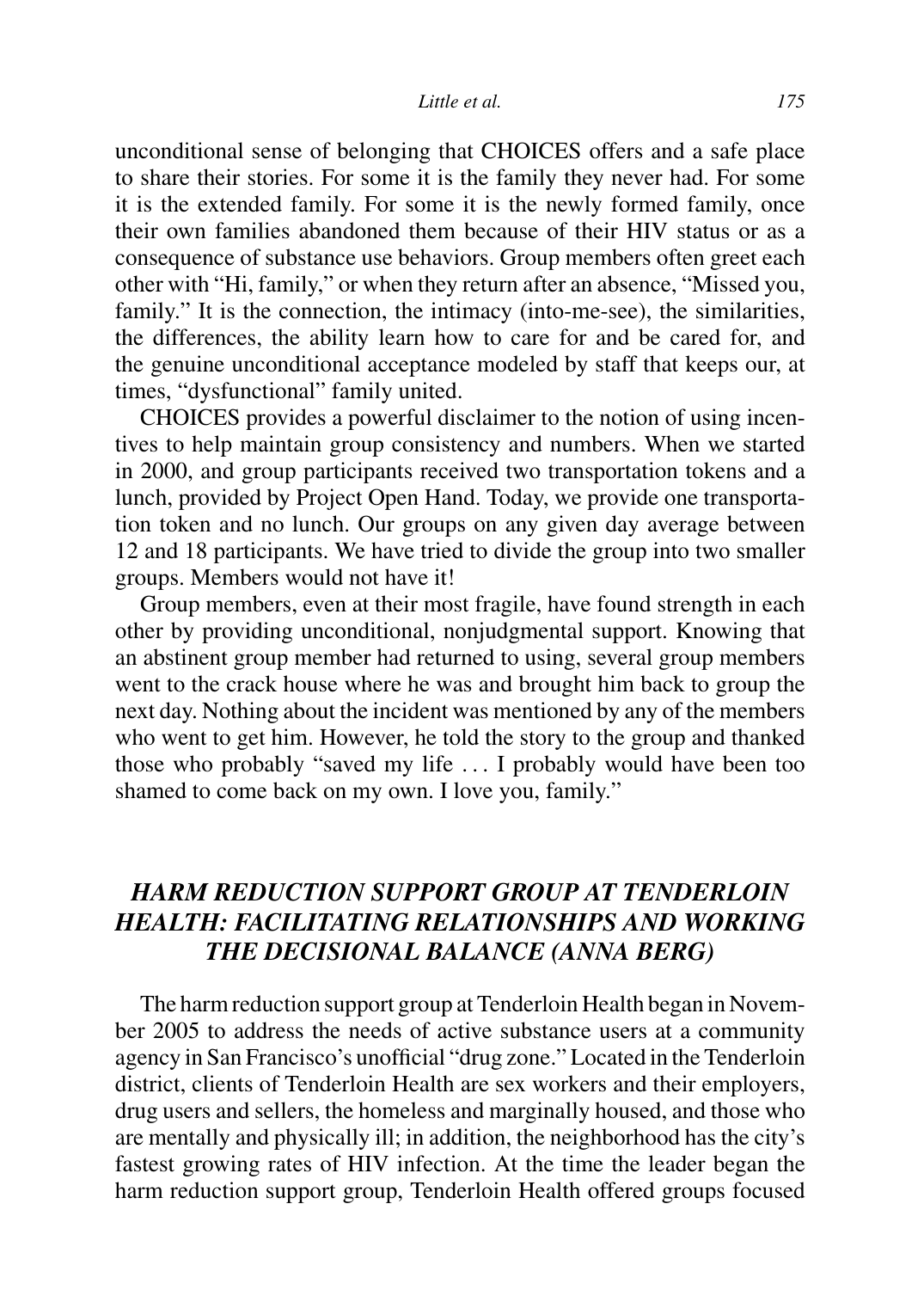on topics ranging from sexual health to a "Positive Pizza" group for HIVpositive clients. The agency had a strong group culture yet no groups that directly addressed substance use. The harm reduction support group was created to address this need.

The group has been meeting twice weekly, on Wednesday mornings and Thursday afternoons for one-hour sessions, since November of 2005. In that time, between late 2005 and late 2007, more than 250 people have attended the group. In the full reflection of harm reduction principles, group members are welcomed just as they are, in any state of intoxication, mental status, or desire to makes changes in their lives (Denning, 2000; Denning et al., 2004; Little, 2006). To allow group members to appropriately "dose" themselves with treatment, members are encouraged to drop in at any time during the group and to take smoke or bathroom breaks or to "take off if you're just not feeling it."

The following vignette illustrates not only how a harm reduction group culture allows for the contribution and value of all members but also how specific therapeutic interventions (such as motivational interviewing and decisional balancing) can be used in a drop-in group to help clients explore their relationships to the drugs they use and what they may (or may not) be willing to do about it.

*Seven members were present for this Thursday afternoon session. The conversation took off when Jesse checked in:*

*Jesse: I've been off heroin for 3 days now and it's good so far. This bupe [buprenorphine] stuff is great. (Larry, who was previously nodding out on a combination of opiates and benzodiazapines, looks up.)*

*Leader: Wow. Three days? What's it like?*

*(Group discusses how buprenorphine works and Jesse's reasons for getting off heroin, which he has been using since he was 16 years old.)*

*Jesse: Well, it's not the heroin I'm missing so much. I mean, the medicine really takes care of that. It's not the heroin, it's the needle. Morris: Yeah man, I know what you mean. I used to be into needles too, but then I found out about the virus (Morris is HIV-positive), so now I just do smack (crack).*

*Chris: I'm getting cravings talking about all this. I mean, I like it when I have to have my labs done. I kinda close my eyes and wait for the needle and then there's the rush.*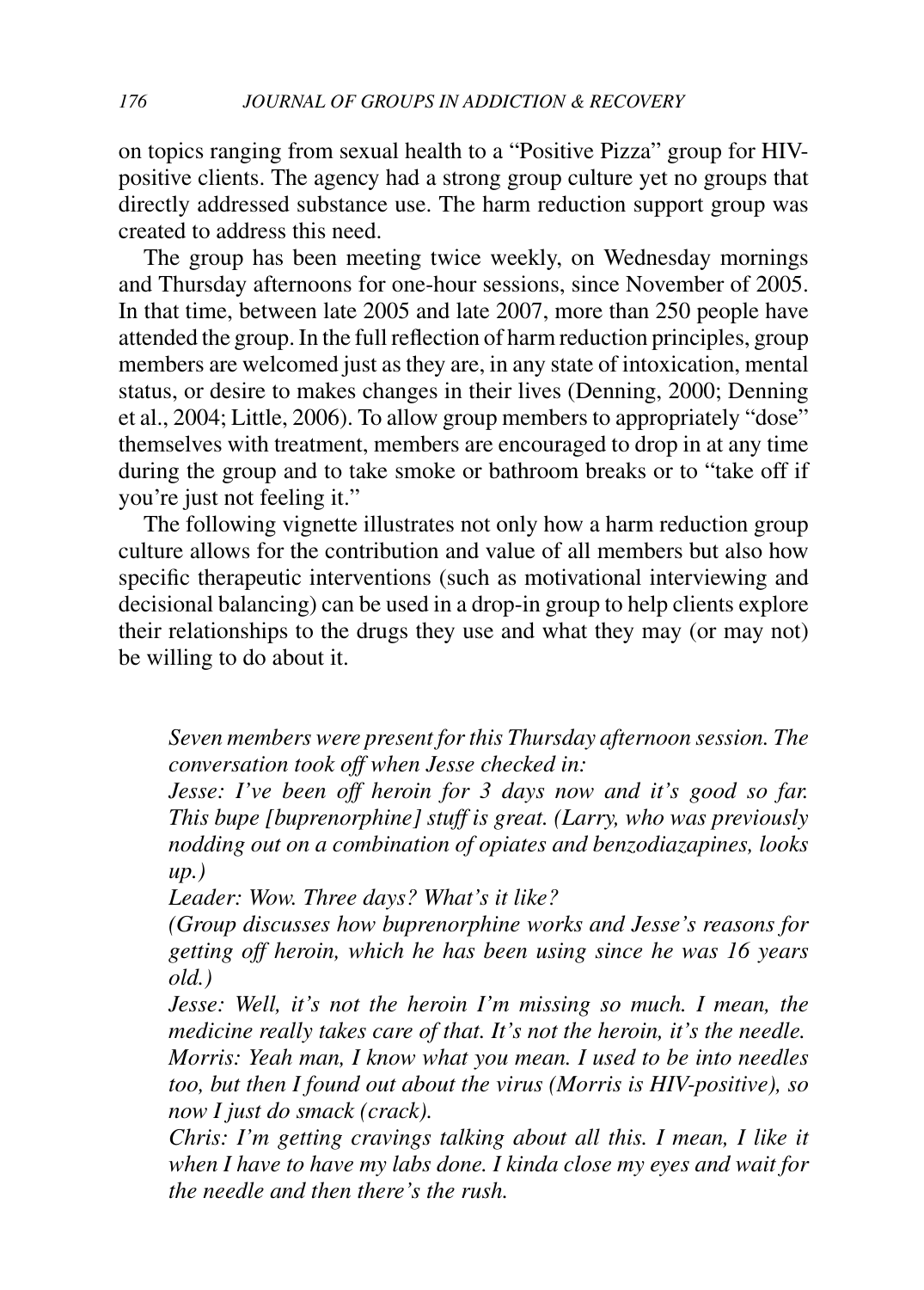#### *Little et al. 177*

*Leader: So you're thinking about using speed right now. (The leader was drawing Chris out. Chris had earlier in the session told the group he flushed his antiretroviral medications down the toilet because his doctor told him he shouldn't take them and use speed.)*

*Chris: Well, I've been thinking about it all day. It just really gives me energy. Otherwise I would never clean or even leave my house.*

*Leader: So there are some things you like about using speed. You like the energy it gives you. Anything else?*

*Chris: Well, it makes, um...me feel more intimate. I want to be around people more, you know?*

*Leader: So you have some reasons for using. It helps you feel more sexual and social and gives you energy. Anything you don't like about it? (The leader was trying to flush out potential motivation for change.)*

*Chris: Well, it's really not good for me, my health. And I sleep for 3 days when I come down. (He was quiet for a minute.) And my connection, well, he trashes the place. Then I have to use all over again to clean up.*

*Leader: Hmm. So there are some costs to using. In this group, we say feedback is okay as long as it's okay with whoever is talking. Are you open to hearing what others might have to say about reasons for using and not using? (Chris nods and leader invites Sam, Rufus, and Larry, who is still nodding out, to share thoughts)*

*Sam: Well, I used to do heroin too. But the thing is, you got to control the drugs, you can't let them control you.*

*Leader: What do you mean by that, Sam?*

*Sam: Well, you know. I used to just shoot (heroin) and stuff and it got out of control. I didn't have a place to live, I was getting sick and it wasn't fun anymore. Now, I don't mess with hop, but I pay my rent and my bills and then use.*

*Leader: So I part of controlling your use is that you make sure your bills are paid.*

*Sam: Yeah, and I use with people in case. I drink a lot and make sure I eat. Actually, my roommate makes sure I eat.*

*Jesse: What's your drug of choice, man?*

*Sam: Speed. Marijuana. But I only use speed a couple times a week. Sometimes speedballs. Crack.*

*Jesse: Do you use needles?*

*Sam: Naw, I smoke it mostly.*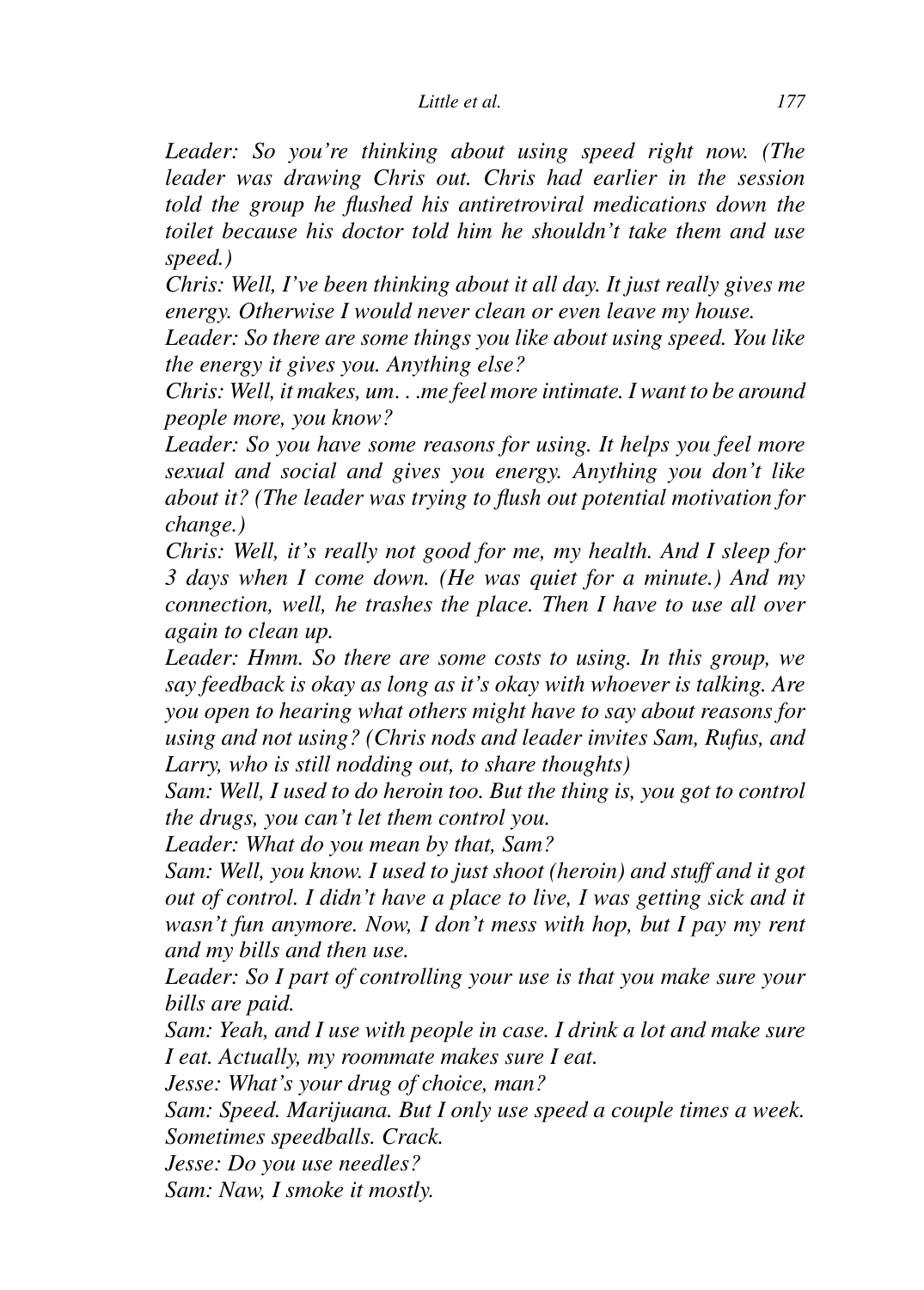*Chris: I make sure I pay my rent, too. And I use speed, too. It's really important to drink a lot of water. I buy milk, too, in case I get too high and need to come down. I used to drink half and half.*

*Leader: So, paying rent and bills and making sure you drink and sleep are some ways to keep control over your use. How do you tell if things get out of control?*

*Rufus: (interrupts) I have a message. One, put God first. Two, live the Word. Three—*

*Leader: (interrupts) Rufus, this sounds like more than one message. Rufus: (smiling) Three, treat your neighbor as yourself. Four, give it to God.*

*Morris: Yeah, sometimes God helps.*

*Leader: So Rufus, are you and Morris are maybe suggesting that for some people faith might help when things get out of control? (The leader was translating for Rufus, who has schizophrenia, which results in other members sometimes having a hard time understanding him.)*

*Rufus: Yes. (Morris nods.)*

*Sam: I think things get out of control when all you do is use and think about using.*

*Jesse: Yeah, man.*

*Leader: So in this group, we say you can come high or come low and that you don't have to want to be clean to come here. I wonder if we have someone in the room right now who thinks about using all the time. (The leader was referring back to group culture to help keep the space safe for members like Larry, who continues to nod out.)*

*Moe: (opens door and enters group room) Hello, hello. Slim Shady is here, feeling like 5-below, a little cool. Got any coffee?*

(Group welcomes Moe and then resumes checking in with other members.)

# *What Happened in This Group?*

This session highlights the complexities of drug user behavior as well as the importance of group culture to help members contain and explore ambivalence about change. The harm reduction group at Tenderloin Health operates on a drop-in model, where all members are encouraged to join the group at any point during its meeting time, in any state of intoxication, wherever they are at along the continuum of change. This established culture allows the group to welcome Moe when he arrives after group has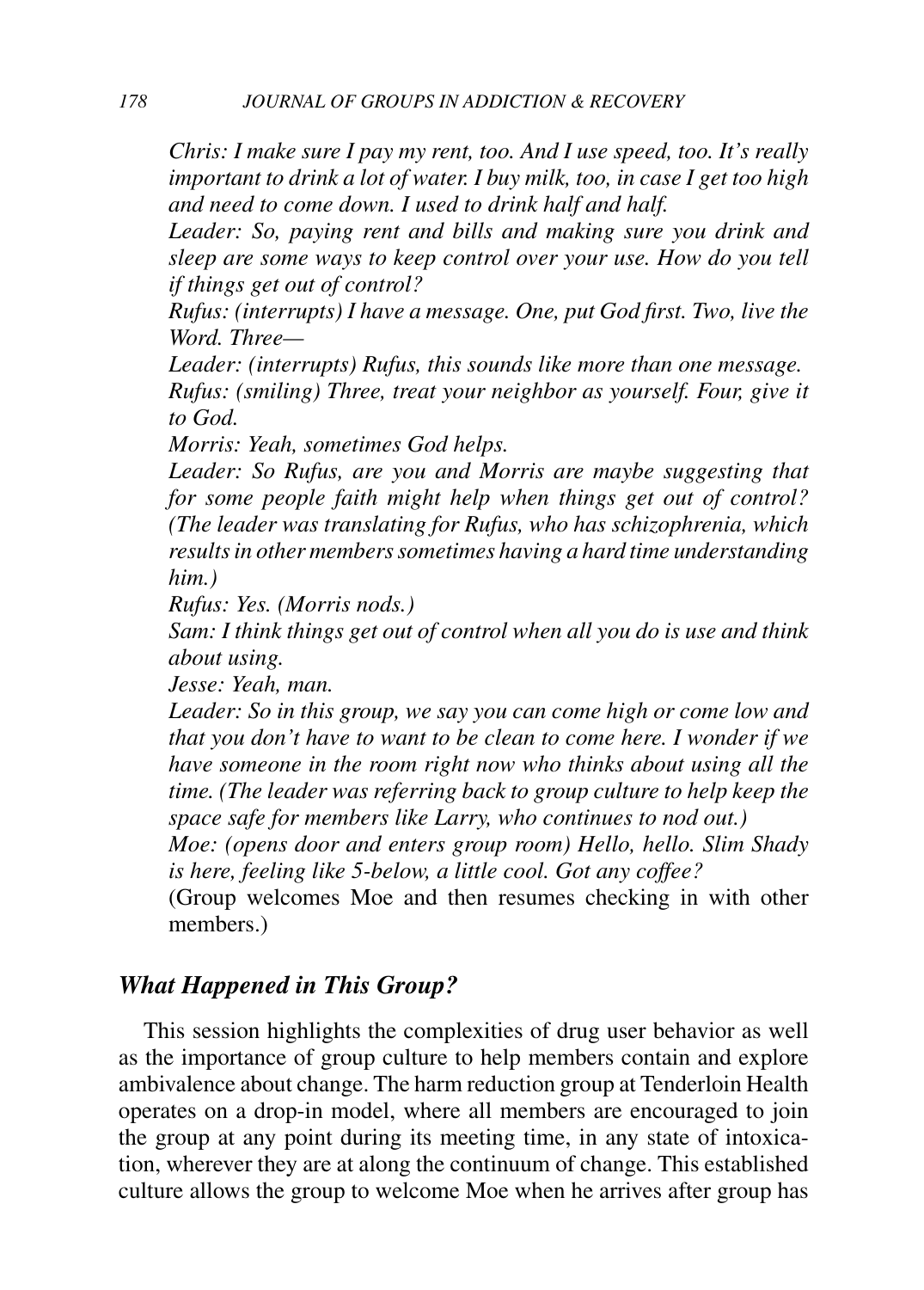begun, and also creates a safe place for Larry, a heroin user of more than 20 years, to nod out while Jesse explores the benefits surrounding his decision to get off heroin by taking buprenorphine. When Rufus, actively psychotic and disorganized, delivers his message from God, he is provided a space where he can participate as he is able, with the leader actively containing and translating his words for the rest of the group. Most important, the leader watches the feedback process carefully and makes sure that members honor the "golden rule," and the group proceeds smoothly with respect to each person having the room to be themselves.

The chaotic lives of many active users, particularly those who are homeless and mentally ill, mandates that substance abuse treatment be accessible and flexible. Many of those who abuse alcohol or other drugs also have a co-occurring emotional disorder. By offering a space where Moe can get coffee, Rufus can share his prophecies, and Chris can discuss the challenges of sexual intimacy or his cravings, the group not only ensures that all are welcome, but also helps facilitate interpersonal exchange and mediates members' abilities to acclimate to relational difficulties, excitements, or disappointments. Additionally, when the leader highlights potential resistance to the discussion of wanting to come off drugs (when she wonders if anyone in the group might think about using all the time), not only does the intervention provide a safe space for the intoxicated Larry, but also helps ensure that if Jesse, Chris, or any other member finds their motivation to change wavering, they will be welcome in the group, thus encouraging members to remain active in treatment.

The decisional balance (Miller & Rollnick, 2002) is a useful tool to help group members evaluate the pros and cons of their life decisions. By encouraging members to talk about their reasons for using, exploring potential harms resulting from their use, and exploring their decision making process, group members are encouraged to be their own experts with the power to make decisions about their lives. When the leader focuses on Chris and his cravings for speed, she uses the decisional balance to help Chris identify some of his challenges to letting go of speed (which Chris has previously told the group he prefers to following up with his antiretroviral therapies). By encouraging Chris to explore his reasons for using (and liking) crystal meth, she opens up the idea that he is making choices that affect other aspects of his life. By using the motivational interviewing technique of expressing empathy *before* helping clients explore discrepancies between desires and decision making, the leader helps Chris be more receptive to the leader's subsequent question about the downside of using speed.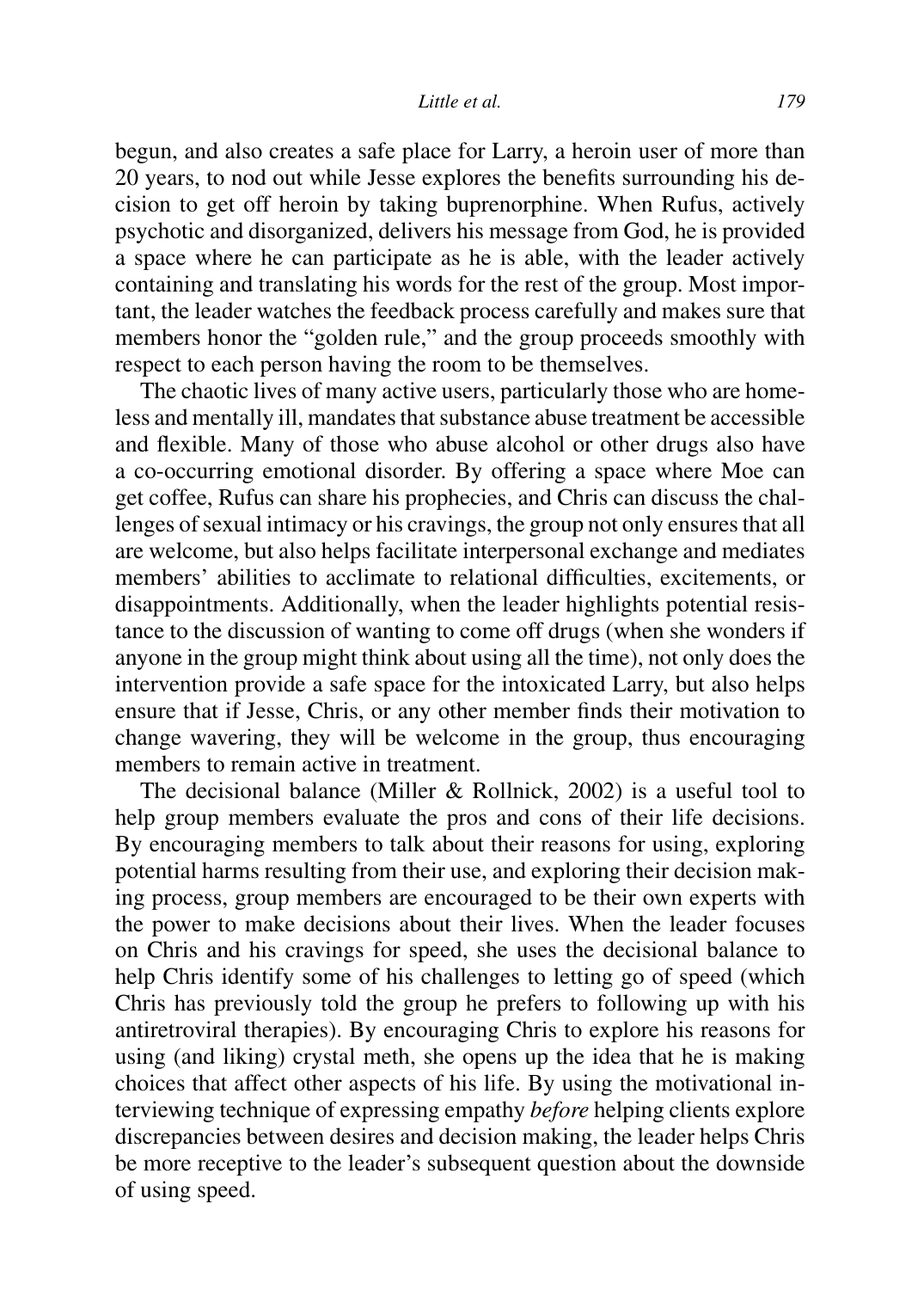An established value of the group is that it welcomes all members regardless of their desire or nondesire to make changes in their behavior. According to the stage model of change (Prochaska & DiClemente, 1992), gradual movement is a normal part of behavior change and motivation is likely to fluctuate given the complexities of people's lives. In addition, the process of making major behavioral changes has been found to be most effective when the stages are comprehensively worked through with the support of others. Thus, harm reduction groups that welcome people at any stage of change offer an ideal forum to assist participants with their change process. As Chris and Morris explore the complexities of their use and potential conflicts between reasons for using and reasons for wanting to change how they use (if at all), Jesse discusses his decisionmaking surrounding beginning buprenorphine. Sam reminds the group of an important concept in harm reduction—that a person may have different relationships with different substances—while Rufus offers thoughts to the group not directly related to drug use. Jesse, Chris, and Morris explore their relationship not only to intravenous drugs, but to the needle itself, identifying the importance of ritual and a potential trigger. The leader, by encouraging group members to talk about the reality of their experience with drugs, without a group agenda that mandates members to work on getting clean and sober, provides a forum where members are also able to talk about practical safety measures and identify possible points of intervention in destructive patterns of drug use.

# *HARM REDUCTION DROP-IN GROUP AT THE TENDERLOIN SELF-HELP CENTER: MANAGING CONFLICT IN A SESSION WHERE MOST MEMBERS OF THE GROUP ARE PSYCHOTIC (JAMIE LAVENDER)*

In 2005, staff of the Harm Reduction Therapy Center (HRTC) began offering drop-in harm reduction groups at Central City Hospitality House's Self-Help Center. Hospitality House, as it is commonly known, is the oldest homeless drop-in center in San Francisco, located in the heart of San Francisco's poorest, most drug-ridden neighborhood. Self-help accurately describes the program model. Almost all of the staff are former clients of the center and are able to understand and support center participants because of their own personal experiences. HRTC is the first group of professionals to bring services into Hospitality House. It is only because of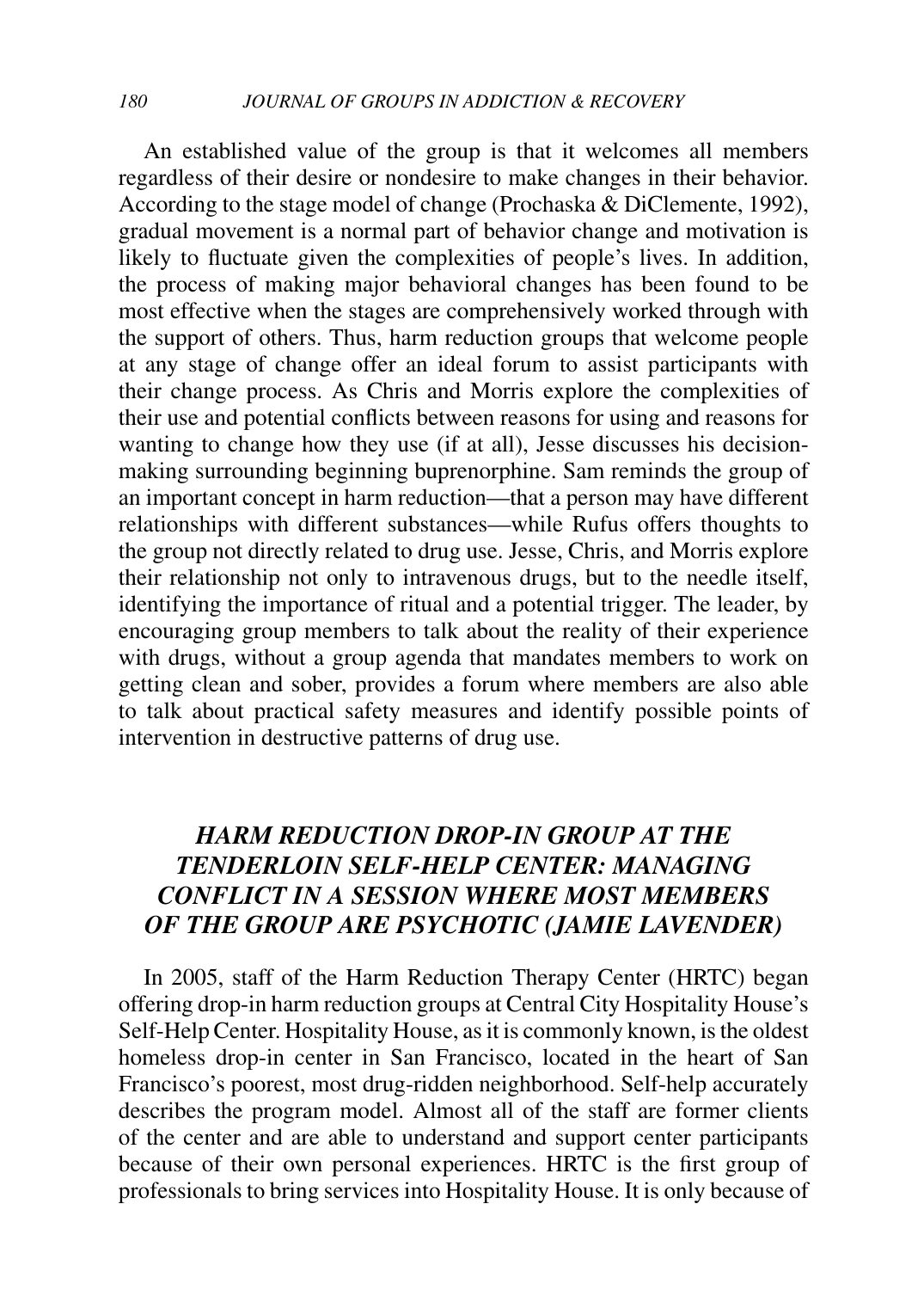its low-threshold acceptance of all people, regardless of their drug-using or other behaviors, that HRTC was invited to come in.

The harm reduction groups at Hospitality House meet four times per week and are facilitated by two different therapists (the latter two are coauthors of this article). Because there is only one individual therapist, who also facilitates two of the groups, and because there are several hundred dually diagnosed clients who come to the center, the need is great and the resources scarce. Both group leaders note high levels of desperation and tension at Hospitality House, which makes the groups more volatile. The vignette below illustrates what happens when the "golden rule" of harm reduction groups is not upheld. The leader in this group struggles to maintain safety and control once a conflict emerges.

*Group began with Warren and Sam. Warren (a White, middle-aged gay man from Tennessee, homeless, crack-smoking, and a registered sex offender with borderline personality disorder) was talking about feeling suicidal and about giving HRTC's addiction medicine physician an ultimatum about writing an order for him to have a medical marijuana card.*

*Warren: I told him, if you don't give me a card I'm gonna start smoking crack and stop taking my psych meds. (Warren also said that being abused and raped and not helped when he was a child had made him the way he is, and the way he is society's fault.) Sam (an African American man, also a crack smoker, and easy to anger) began to give him feedback.*

*Leader (noticing Warren's defensiveness): Sam, in this group, we suggest that people ask permission before giving feedback, because sometimes unwanted feedback leads to strong reactions, which can cause conflicts.*

*Sam agreed and turned to Warren, who gave him permission to speak. Sam: You can't blame your situation on anybody else. You gotta take responsibility for yourself.*

*At this moment, Ronald (an energetic African American man, another crack smoker, with schizoaffective disorder, whose speech is peppered with biblical "fire and brimstone" messages) entered the room very forcefully, pacing, looking around, and then going to the coffeepot, where Warren had gotten up to fix a cup of coffee. Sam paused at this interruption.*

*Leader: Welcome, Ronald. Ronald: Like you give a shit.*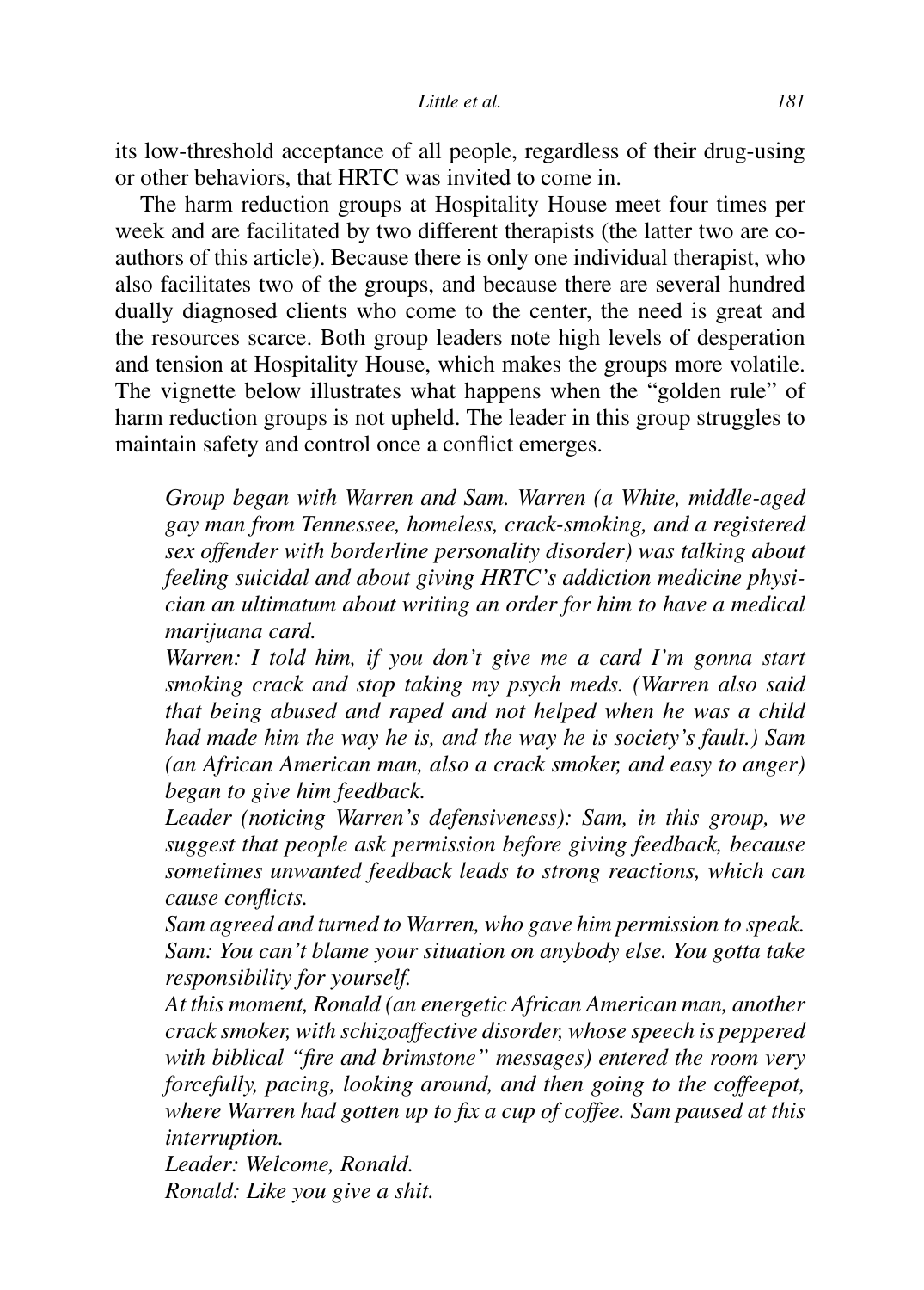*Leader: Wow. Do you think I don't give a shit about you?*

*Ronald gave a grunt as he tried to get around Warren to get his own drink.*

*Warren: Excuse me (not sarcastically) Warren sat down and Ronald got his drink.*

*Leader (to Ronald): Sam was just checking in.*

*Sam began to speak again. Warren attempted to interrupt, as did Ronald.*

*Leader: Hang on, Sam's not finished. Then we can hear Warren and Ronald.*

*While Sam and Warren conversed about responsibility, Ronald was rocking in his chair, putting up his hand, and trying to interject verbally. Player (a schizophrenic African American musician who takes no psychiatric medications except the ones he prescribes for himself—mostly pot—and who possibly hasn't bathed or changed clothing in many months) came in, sat down and rolled his eyes back in his head. I asked Player if he was having a medical emergency, to which he replied that he was not.*

*Ronald (becoming frustrated at the continued delay): Okay Jamie (pause)I gotta go for a minute. (He returned holding his bible.)*

*When Ronald's turn came to talk, he started to preach in a loud voice, with an angry facial expression, while glaring at Warren. As was usual for Ronald, his words consisted of Christian biblical quotes and his interpretations of them: 1 Corinthians 10:23, "All things are lawful for me, but not all things are expedient." I can tell you this, Warren, this is not about a pot card. this is about your relationship to the Almighty Father and praying to Him for guidance and the truth. This emotionally charged and unasked-for delivery stoked the brewing anxiety in the room. As Warren attempted to get a defending word*

*in, and Ronald continued to challenge him, Sam and Player sat in frozen silence. At one point, Sam said "Oh no," in a soft voice.*

*Leader: I'm going to call time out for a moment. I think Ronald is giving Warren feedback without asking permission. Ronald, would you mind asking Warren if he wants feedback before you continue?*

*Ronald (pausing for a moment): Sure. But Jamie you know what I'm talking about. We've talked about this before. (Then to Warren, skipping the permission part) Do you know what Satan means? Satan means "the accuser," and I wouldn't accuse you of anything, Warren. Sam (to the leader): I'm gonna go. (Asked if he was okay) Yeah, I just can't deal with this dude coming in all hostile, I gotta go.*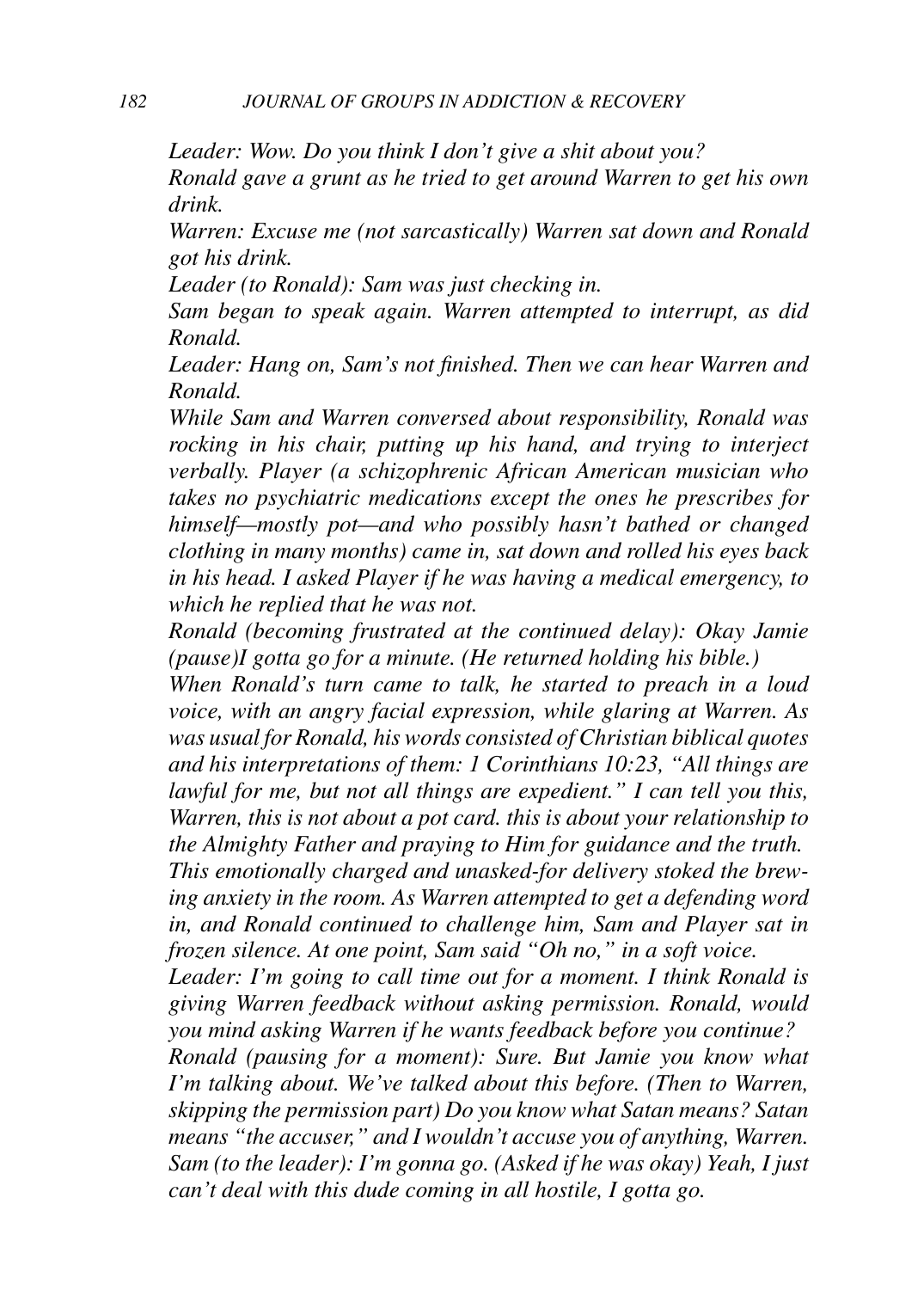*Ronald (as Sam walked out the door): Hostile? I'll show you hostile. Sam (opening the door and coming back in): Do you have something to say to me? Cause we can take this out here.*

*The two started to exchange threats. The leader got up to close the door, asking Ronald to sit down. He got caught between Sam and Ronald, both pushing toward each other and exchanging threats. He ushered Sam back out, followed him out, closed the door, and asked Sam to cool down and to check in individually later. The leader reentered the group room, sat down and looked at Ronald.*

*Ronald: I didn't threaten him, Jamie. It's just, some people need to not write a check that their ass can't cash.*

*Leader: I'm sorry Ronald, but you did say some threatening things. (Player and Warren sat silently watching, though Warren shot a glance at the leader, seeming to say he couldn't believe Ronald was denying threatening Sam.) You're having a hard time respecting our most important rule, and I think you need to leave for today.*

*Ronald: You might as well ask me to leave for life.*

*Leader: Ronald, I'm not asking you to leave for life, just for today, and to come see me first before the next group.*

*Ronald: Jamie, you know I didn't threaten anybody, and you know the spirits are going to get involved with this. (He stood up while saying this, pacing around the room.)*

*Leader (sternly): Ronald, I heard you using threatening language, first coming in angry, telling me I don't give a shit, pushing Warren out of the way to get your coffee, then laying into Sam for suggesting that you were being hostile, then standing up. All that kind of stuff is threatening, as we've talked about before in this group. It makes the group unsafe, and I'm charged with maintaining safety in this group. Ronald(smiling broadly and sitting down): Congratulations, Jamie! I'll humble myself to tell you I'm proud of you, you've got guts, you've got backbone, and I respect that.*

*Leader: I appreciate the compliment, but I still have to ask you to leave. We'll have to continue this conversation later.*

*Ronald: You know the spirits will try to prevent that.*

*Leader: I'll do my best anyway.*

*Ronald left.*

*Warren: I hate when Ronald is in group.*

*Paul (a tall, White, bearded homeless man in his sixties with schizophrenia, HIV, and problems with alcohol use) entered. The group informed him that a conflict had nearly come to blows and that*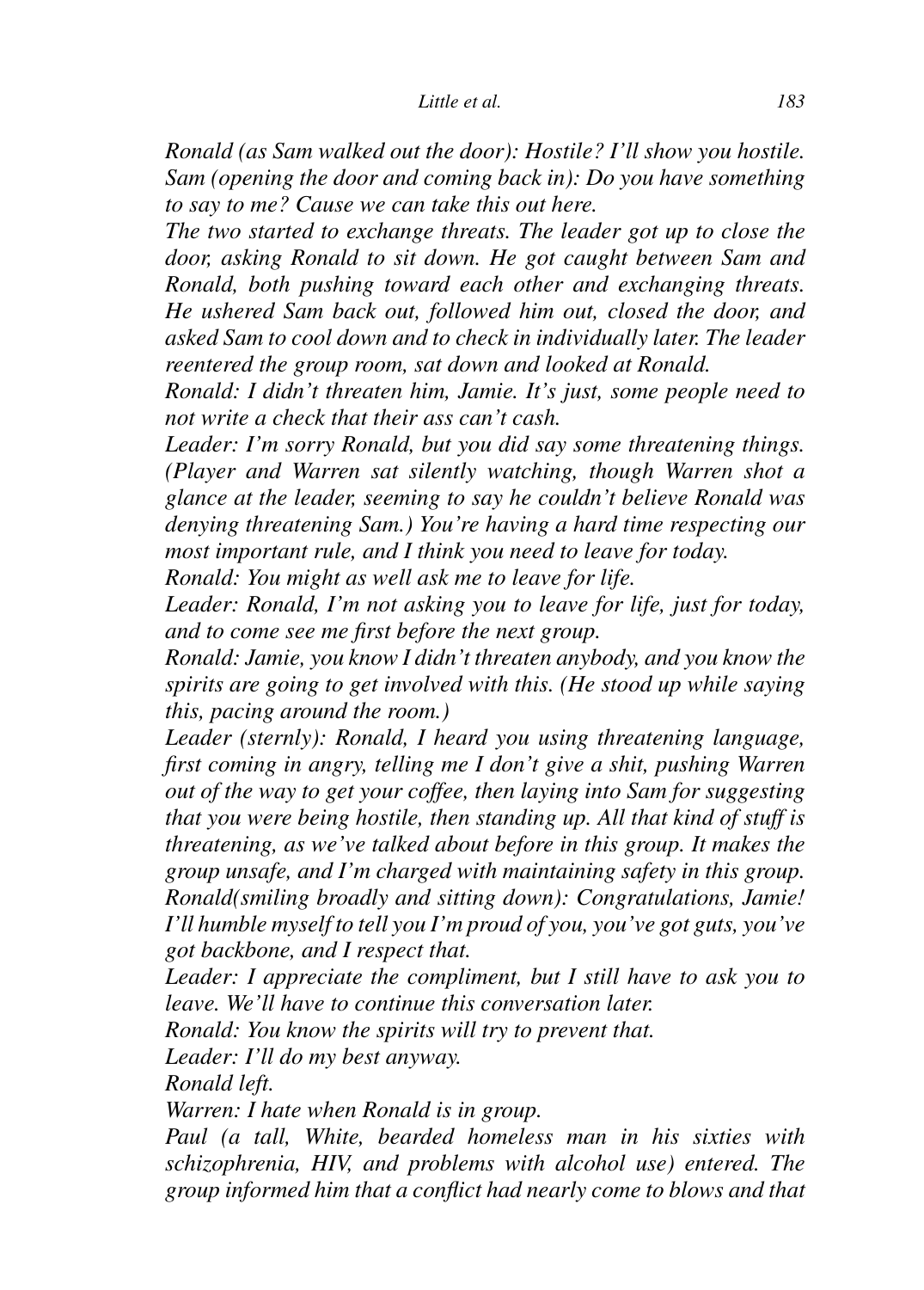*Sam and Ronald had left. Paul said he liked Sam and thought he was a mild, nice guy.*

*Warren: You should have seen Jamie, Paul. He really let Ronald have it. Jamie, I'll never again question whether or not you have guts. And I'll never fire you again. (Warren periodically "fires" Jamie, who is also his individual therapist, for any perceived insult, such as when he is a minute late to sessions.)*

*Warren then brought Paul up to date with his problem of the day: his seeking a pot card, then threatening to commit suicide or to smoke crack.*

*Paul: Hey man, don't you know that pot makes you paranoid, and maybe even more suicidal?*

*Warren: What are you talking about? Pot's the only drug that chills me out.*

*Leader: This is a great example of how different people experience pot. Paul, are you trying to tell Warren that you are concerned about him?*

*Paul: Yes, I like him. I like seeing him. I wouldn't like it if he killed himself.*

*Warren: Thanks, man. I like you too.*

*Leader (noting that the group is nearing the end of the hour): Player, you haven't said much. How are you doing after all that's happened in this group?*

*Player: I don't have feelings. Anyway, what is it that Sam has in his personality that Ronald and I do not have? Sam isn't mild, he'd be the kind of person who acts mild and then jumps you with 20 other people. (He pretended to talk like Sam in a mimicking voice.) In fact, I can prove to you that Sam doesn't even exist. Sam is a cartoon. (Pause) That was a joke but nobody laughed. (Chuckling to himself.) At this, the leader closed the group.*

# *What Happened in This Group?*

Although it is not typical for members to threaten each other (on only a handful of occasions in 2 years have members been asked to temporarily leave a session), this is a very typical example of a group session at the Self-Help Center. It is a valuable lesson in what happens when a leader missteps in a group of extremely fragile individuals.

The group started out in its usual fashion, with one member "checking in" about his recent experience of trying to get a medical marijuana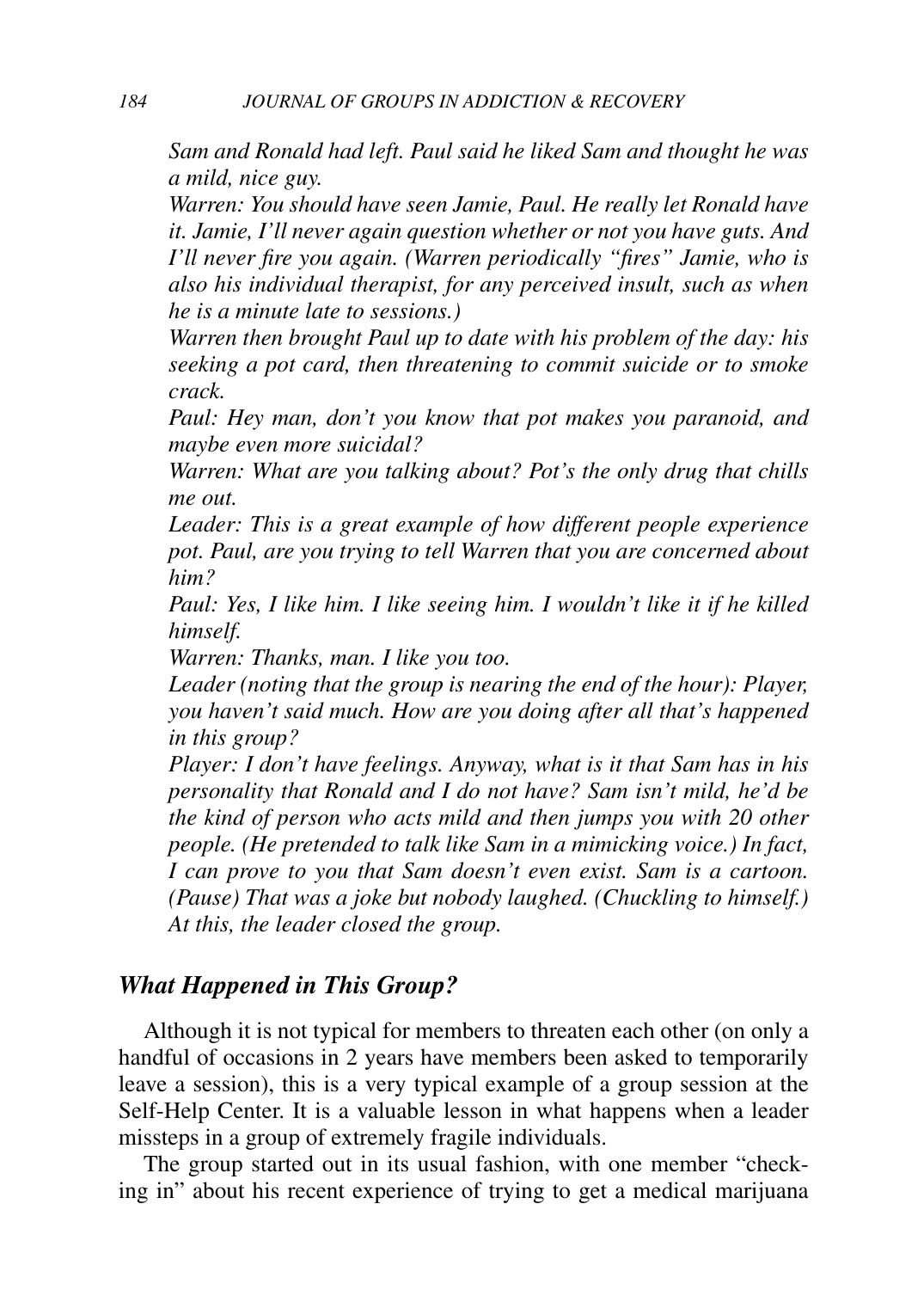card. Warren raised several anxiety-provoking issues, including drug use, suicide, childhood abuse, dependence on and responsiveness of service providers, and the question of responsibility for one's life and choices.

When Sam responded, seemingly handling his own anxious feelings about these issues by telling Warren to be more responsible, the group leader made his first mistake. He did not enforce the feedback rule. The giving of unsolicited feedback is always an opening for conflict and its accompanying anxiety, as it is often experienced as critical, and therefore as a judgment. This seemed to be somewhat resolved by framing Sam's response as feedback, thus communicating the norm of the group that people ask if they can give feedback before giving it. However, when another group member entered ready for a fight, it didn't take much to reignite the tension.

The leader's second error was to not intervene immediately with Ronald's aggression. In attempting to be good-humored about Ronald's initial angry responses ("Like you give a shit," and pushing aside a group member to get coffee), the leader missed the moment in which Ronald's aggression might have been negotiated with less disruption to the group and less harm to the members. A response such as, "Group, we may need to attend to Ronald before we continue with checking in. Something is going on with him. Ronald, what's going on? You seem like you're upset *...*" may have helped contain Ronald before his conflict with Sam erupted, and might have enabled both of them to remain in group for the duration.

Third, the leader missed Sam's escalating anxiety. While some psychotic group members prefer to withdraw as a means of containing their anxiety in a group (such as Player, rolling his eyes back in his head), others rely on the attention of the group for containment. Sam first expresses his anxiety by asking for the leader's help with Player rather than by asking for help with Ronald, whose agitation is more visibly threatening. When the leader attends to Sam's overt request, Ronald leaves in frustration but then returns, bible in hand, ready for battle.

Then, while trying to prevent a fight, the leader "lets Ronald have it," and things spun out of control. Paradoxically, the leader's accidental loss of composure turns out to be an effective intervention, finally offering Ronald the containment that he's been soliciting throughout the session. Is Ronald's smile one of submission or of long-awaited satisfaction, or both? Unfortunately, Ronald is now scapegoated, if only by temporary banishment. The member with the least resources for managing his anxiety and impulses and, aside from Player, the most obviously mentally ill,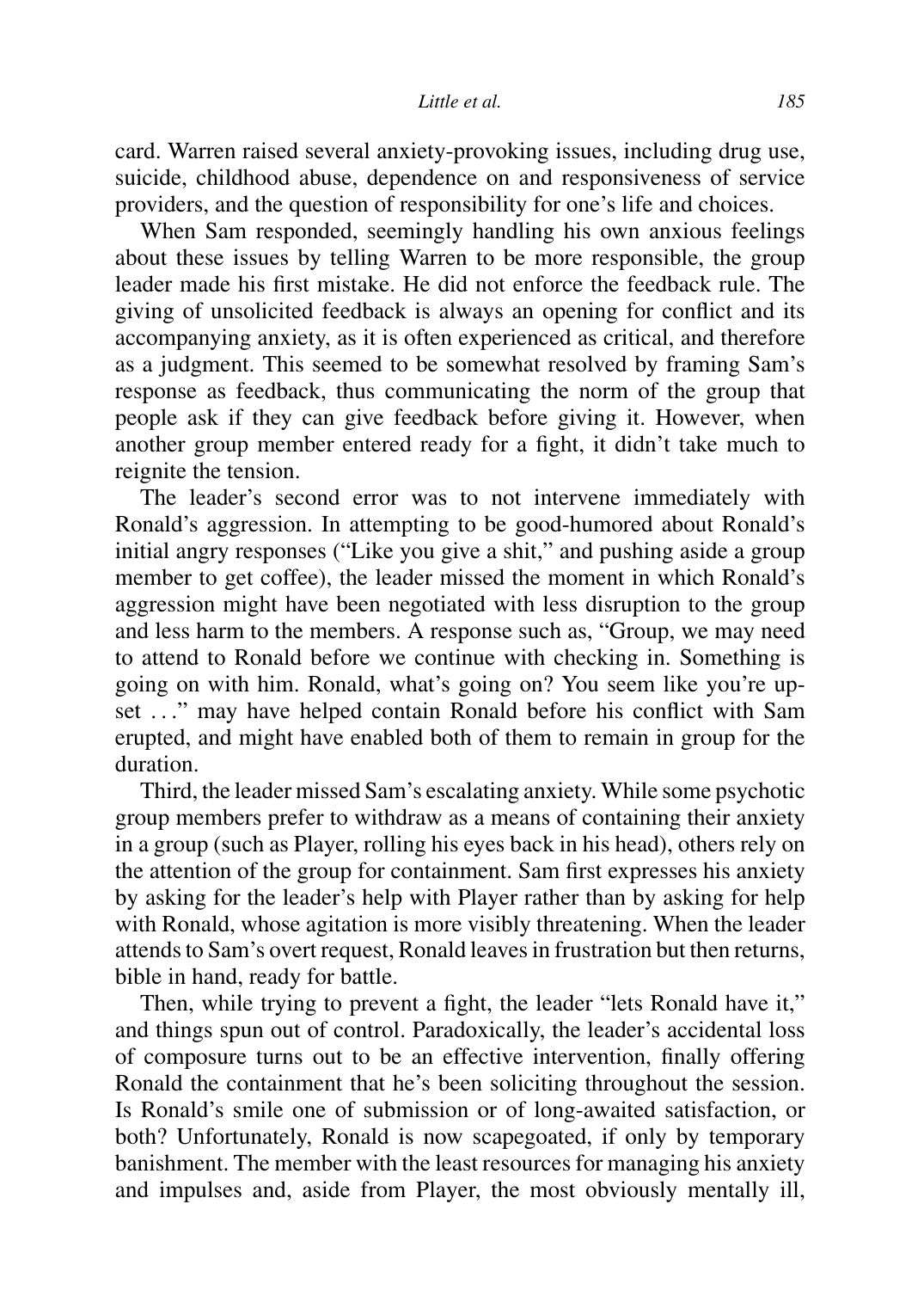Ronald nevertheless was trying to refocus the group on mental health and drug use issues.

Although everyone who came to this group session was a drug user, the only references to drugs occurred at the beginning, with Warren's threat to kill himself if he couldn't get a medical marijuana card, then when Ronald read the Bible verse, and at the end with George's caution about the relationship between pot and paranoia. George's lesson was ironic given that this group session was driven by paranoia and reactivity.

Was this group session helpful to anyone? It's hard to say. It is important to understand that this group session is one in hundreds of sessions in a group that has so far been meeting for 2 1/2 years. The members of this group for the most part know each other well. There are no surprises. The leader made some errors that tipped the balance and that led to a very disruptive session. But all of the members are still coming, and many other discussions have taken place. This group session was one in the life of a group in an already devastated community that is learning to work together about their problems with drugs and their problems with life.

# *SUMMARY OF INTERVENTIONS UTILIZED IN HARM REDUCTION DROP-IN GROUPS*

# *Drop-in Structure That Is Welcoming of Anyone and Anything Except Violence*

Drop-in groups are the lowest threshold form of group treatment. People may attend or not attend as they need or wish. They are thereby able to "dose" themselves with treatment, much as they dose themselves with drugs. Such a model affirms that the client is the expert and knows what he or she needs. This, in turn, lowers resistance by placing authority in the hands of the client. It supports the tenets of self-determination theory (Ryan & Deci, 2000). Finally, it supports client self-efficacy, a key ingredient for motivation to change (Miller & Rollnick, 2003).

### *Acceptance*

The primary challenge to promoting acceptance of drug use as adaptive is the cultural dominance of the disease model of addiction and its insistence that abstinence is the only rational response to out-of-control drug use. This attachment to the culture of "clean and sober" has created challenges to the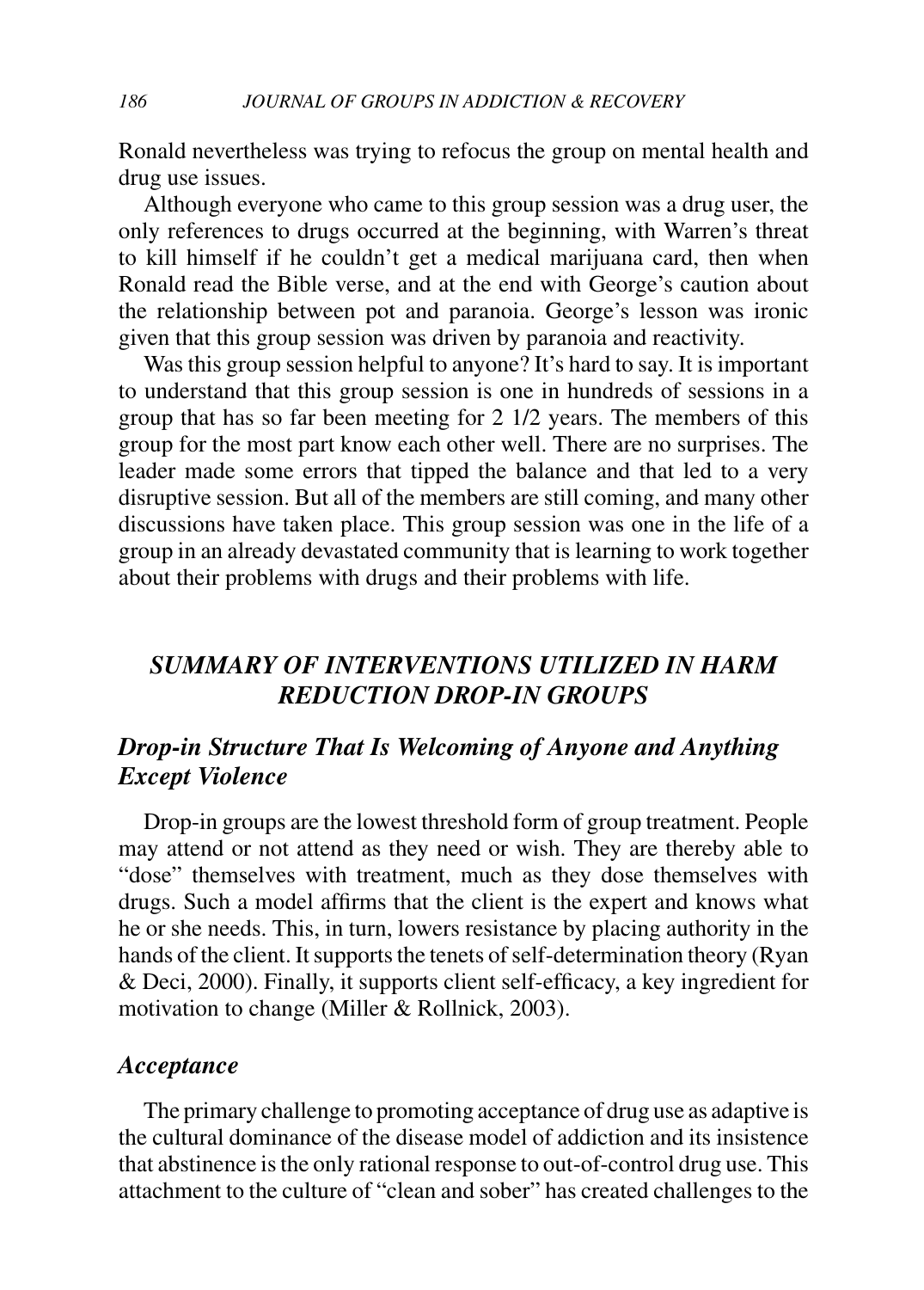harm reduction model. People are not accustomed to talking openly with a therapist about the details of their drug use. Many have experienced being excluded from treatment if they use, or they have internalized the stigma of being an active drug user (so often referred to as "dirty"). The leader must create a culture of acceptance of drug use by constantly reinforcing that people use drugs for reasons. by asking group members to talk about those reasons, and by expressing empathy and respect for each person's chosen means of coping. The leader does much reframing in order to combat the conventional view that continued drug use represents failure.

# *Treating Group Members as the Experts*

In harm reduction groups, members tell their own story. No one's relationship with drugs is the same as anyone else's. By not defining problems from any particular perspective such as the disease model of addiction, harm reduction groups create the conditions that encourage each individual to explore their own experience. This, too, supports self-determination and self-efficacy as group members come to appreciate their own wisdom reflected in their choices. As members of the Sobriety Support Group often say, "each of us knows what we need, including whether to be here or not. No one else can tell us what we need."

### *Members Talk About Whatever They Choose*

To reinforce that group members are the experts, the leader of a harm reduction group must not set an agenda. In other words, it is not for the leader to decide what is important. Group members can decide in advance what topics are of interest to them so that the group leader, or a designated member, can come prepared with information on those topics. Or the group can be structured in such a way that topics of interest are arrived at spontaneously during the course of a check-in.

### *No Screening for Drugs*

It would be pointless to invite active users into a group, only to then screen their urine for drugs. We take responsibility for creating a culture that is sufficiently welcoming that members will eventually feel comfortable telling us what they are using, how often, and how much. This is a much more productive way to enter into a treatment relationship than the practice of policing people's urine. We find that people move very quickly to telling us what they are using. They become curious or challenging about what we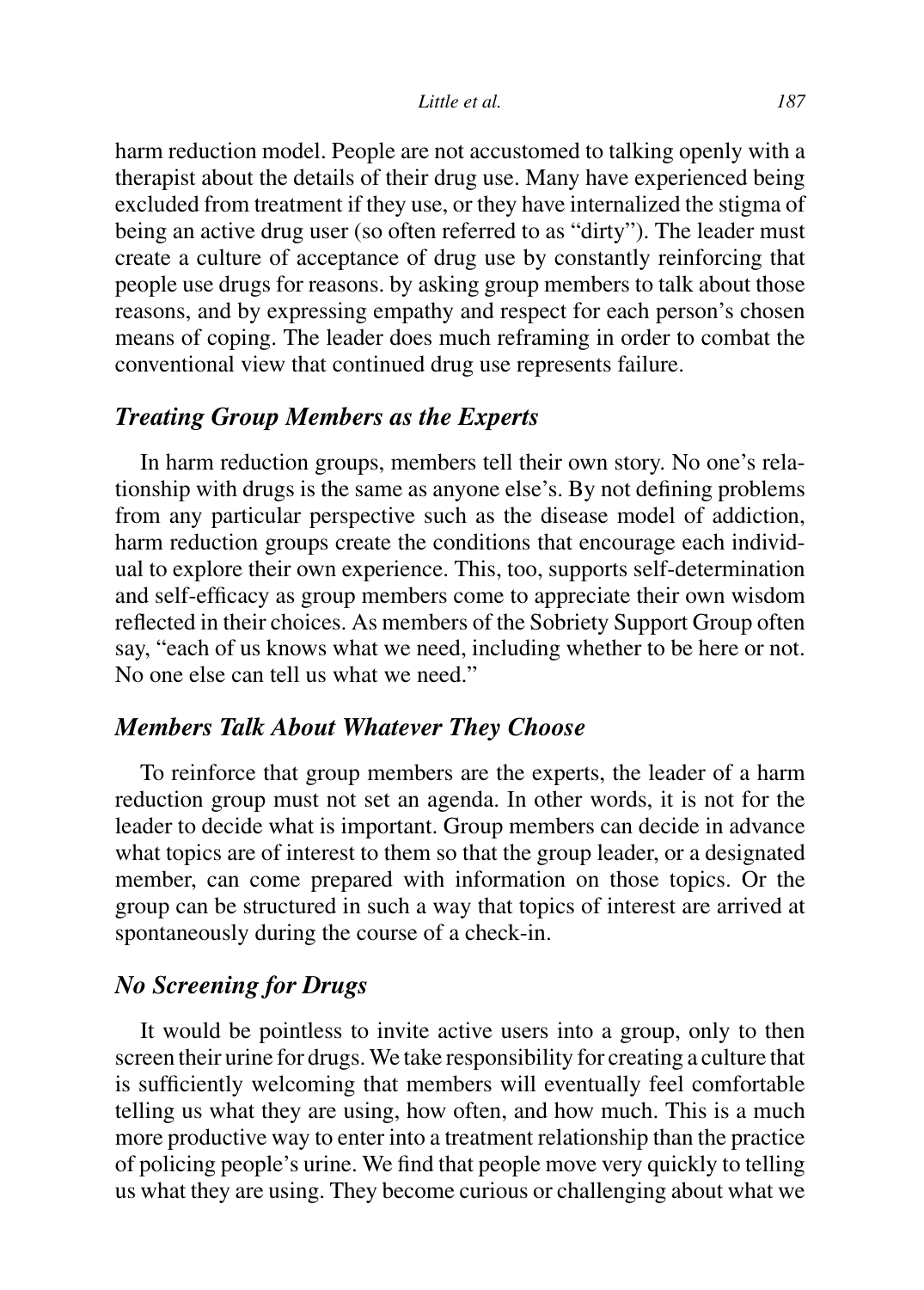might have to offer, but we do not offer too quickly. We explore whether they are ready for new information, thereby giving ourselves and our clients the opportunity to assess motivation for change.

# *WORKING THROUGH AMBIVALENCE, OR THE CONTEMPLATION STAGE OF CHANGE (PROCHASKA, DICLEMENTE, & NORCROSS, 1992)*

The contemplation stage of change is the pivotal stage, ruled by ambivalence, in which unconscious conflicts must be made conscious, thus allowing decisions to be made and implemented. Miller and Rollnick (2002) recommend the "decisional balance," a cost-benefit analysis, to bring ambivalence to light and help the client resolve it and make decisions. The pros and cons of change are compared to the pros and cons of maintaining the same behavior. In decisional balance work it is the relative *weight or importance* of each item that is important, rather than the length of the pros and cons lists.

# *The Therapist Having No Agenda as to the Outcome of Treatment for Each Individual*

The therapist must remain neutral in the decisional balance. The client's own feelings about each issue give the therapist plenty to explore. The beauty of doing decisional balance work in a group is that the group itself will demonstrate multiple layers of ambivalence. Each time it appears that a decision to *do* something has been made, a well-trained group will say "But, what about that great sex?" Some will proceed to tell stories about their own drug-sex associations, helping to flesh out the dilemmas and challenges opposing the determination to change. The therapist need only ask the group if the member in question has fully explored all sides of her ambivalence. Decisional balance work makes the movement toward changing one's relationship with drugs as complex as it really is.

# *Respecting Resistance*

People have a right not to change. They might incur consequences for not doing so but, as in the title of a powerful 1970s play about a patient's right to die, whose life is it anyway (Clark, 1972)? "Rolling with resistance" is one of the four principles of motivational interviewing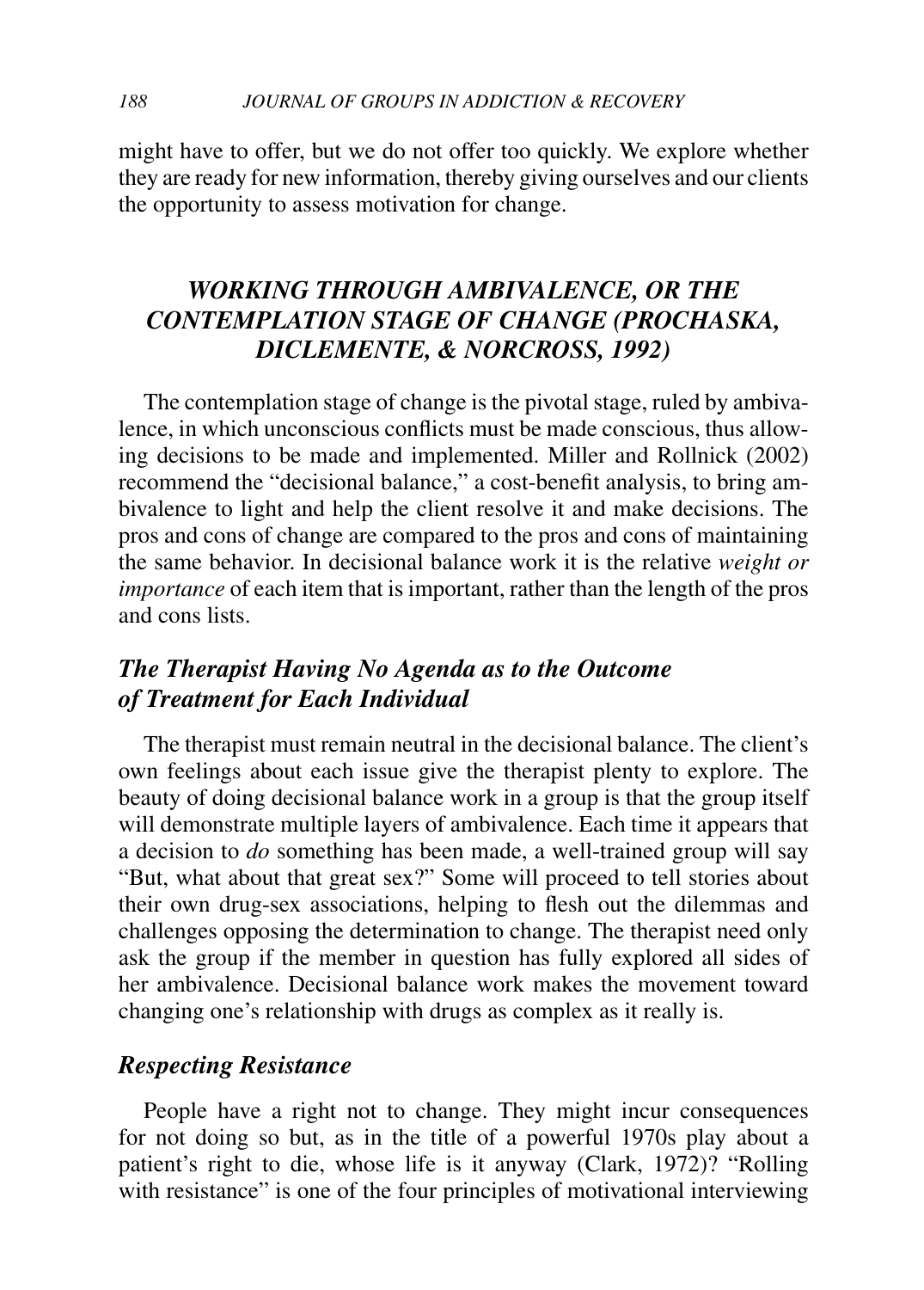(Miller and Rollnick, 2003). This refers to the practice of backing off when we meet with resistance to our ideas.

# *Minimizing Conflict*

Whereas difference is to be welcomed and highlighted, conflict has not been found helpful in the settings where, or with the populations with whom, the authors work (Little, 2002). Although group members are quite capable of aggression, particularly when intoxicated, the strong affect of aggression seems more often to frighten our group members. Khantzian (1985, 2004) and Khantzian et al (1990), in their vast body of work, asserts that affect regulation is the major deficit of drug users. If the leaders of harm reduction groups intervene to contain and divert potential conflicts, space is then created for group members to work together productively. This also means that encouraging confrontation is absolutely not a part of harm reduction group work.

# *Support for Facilitators*

For these low-threshold, heterogeneous, medically fragile, psychosocially complex, dual diagnosis harm reduction groups to work, the burden of maintaining a therapeutic and ordered (but not controlled) environment is placed on the facilitators, not the members. A risk is the temptation on the part of group leaders to "over-rule" the group. Supervision is essential. Ideally, the supervisor has an open door policy. Staff can and should come immediately to discuss any group incidents that might lead them to react adversely in the group. It is also essential that co-facilitators process before and after groups to manage any feelings that arise in response to group members and incidents. A high value is placed on group supervision by the authors of this article, as is the importance of self-care strategies for staff.

### *CONCLUSION*

Most members of the four groups described above have expressed deep appreciation for, and have protected the culture of, diversity and inclusion. A feeling often expressed by group members, grateful that they are not punished by either the group or the leader, perhaps an existential factor common to members of any stigmatized subculture, is "There but for the grace of God go I." In the Sobriety Support Group and CHOICES, the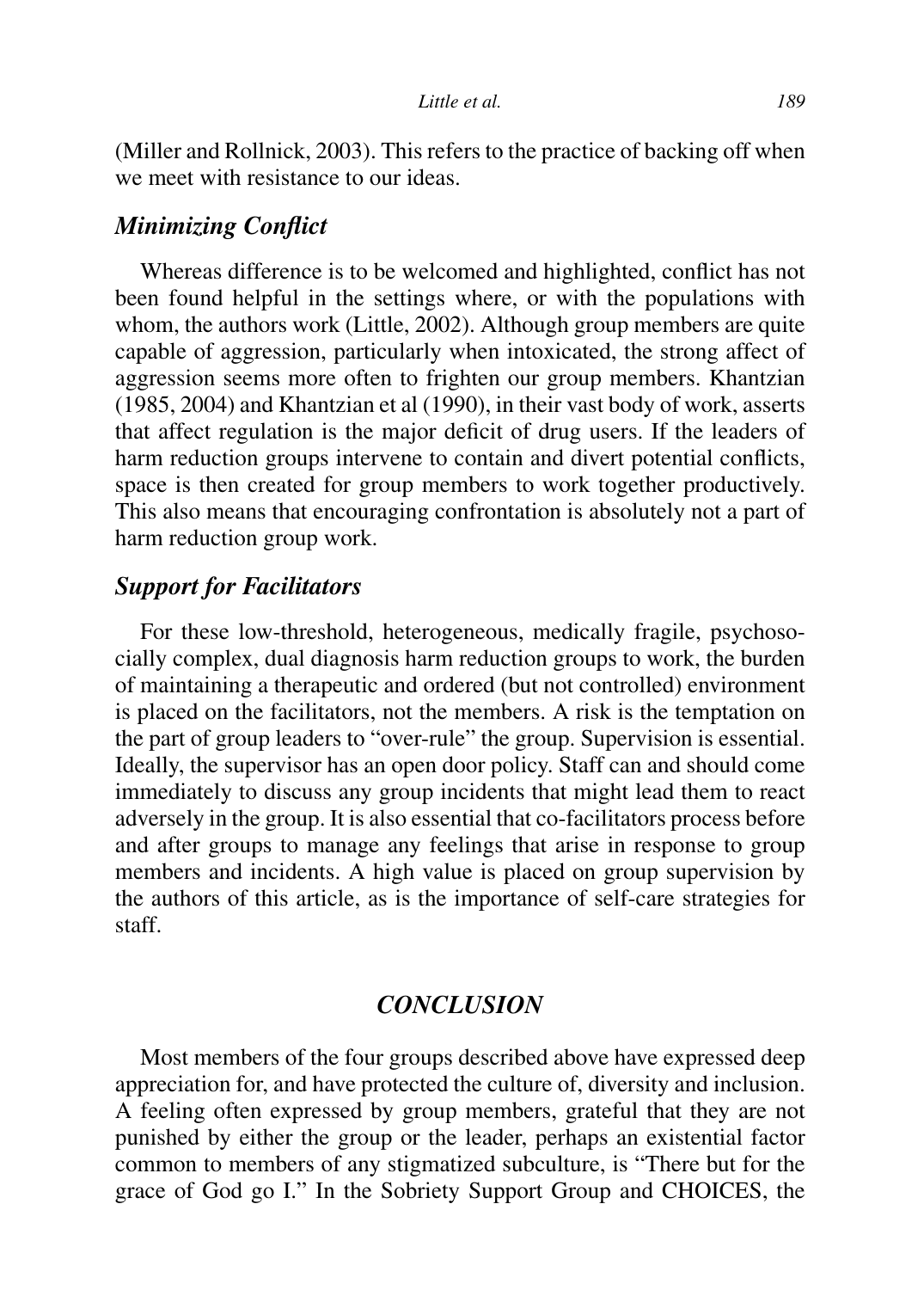culture of harm reduction groups has evolved over many years, with an unfortunate tragedy along the way in CHOICES.

The two groups in the Tenderloin highlight the most important group rule (the golden rule) of harm reduction groups, that members and leaders should ask permission before offering feedback to one another. It is a premise of this article that asking permission to give feedback helps to maintain the safety and harmony necessary for members of harm reduction groups, who can represent extreme polarities in regard to their drug use patterns and motivations to change. There are many concerns expressed about harm reduction by members of the drug treatment community. Common complaints are that harm reduction "enables" drug use; that harm reductionists, in their efforts to reduce global harms like HIV transmission, are ignoring the individual's problems with addiction; that harm reduction is about diminished expectations of people we have given up on; and even that harm reduction is a cover for drug legalization. Those concerns are compounded when drug treatment professionals hear about harm reduction groups where orderly, task-oriented conversations are somewhat rare. On every occasion over the years when the leader of the Sobriety Support Group asked the abstinent members why they would come to such a group, they have offered such replies as, "It keeps me humble to see where I was. I come to learn not to teach," "I come to this group because we can talk about whatever we want. It doesn't always have to be about drugs or recovery," or "This is my therapy group."

Three of the groups described in this article take place in low-threshold drop-in settings: one homeless center with almost no clinical services and two homeless centers with a full array of medical and psychiatric services. The fourth takes place in a hospital-based outpatient HIV care center that typically serves low-income patients. Three of the leaders run other harm reduction groups, two of them in other settings: a mandated program in the criminal justice system, a private practice, and a group focused on living with HIV. The principles and customs of the drop-in groups apply because they are grounded in the fundamentals of self-determination and motivational interviewing.

#### **REFERENCES**

Center for Substance Abuse Treatment. (2000). *Substance abuse treatment for persons with child abuse and neglect issues*. Treatment Improvement Protocol (TIP) Series. Number 36. Washington, DC: U.S. Printing Office. (DDHS Publication No. [SMA] 00-3357)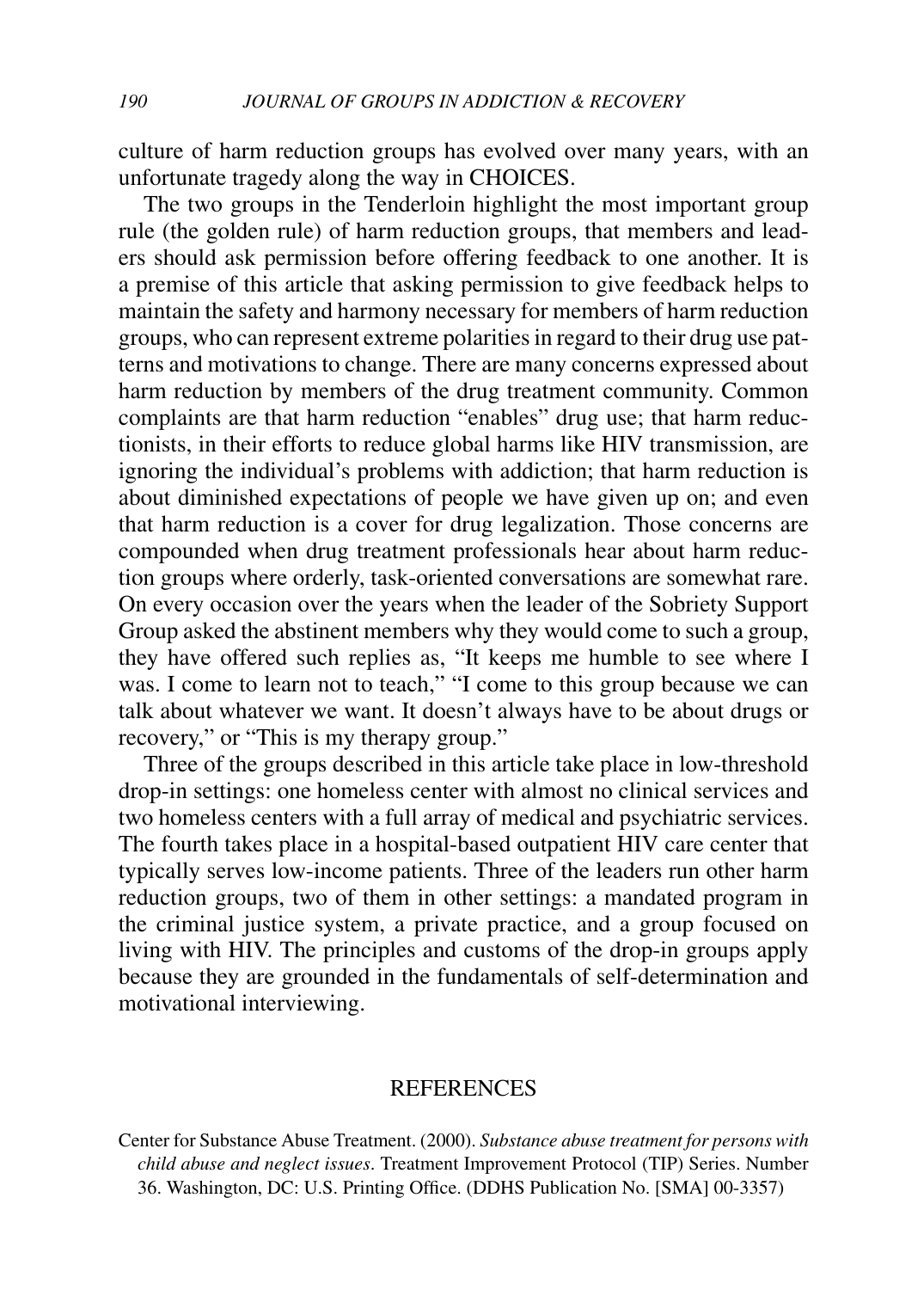Clark, B. (1972). *Whose life is it anyway?*

- Cobain, K. (1991). Come as you are*. Nevermind*. Geffen Records (USA).
- Denning, P. (2000). *Practicing harm reduction psychotherapy: An alternative approach to addictions*. New York: Guilford.
- Denning, P., Little, J., & Glickman, A. (2004). *Over the influence: The harm reduction guide for managing drugs and alcohol*. New York: Guilford.
- Drake, R., Essock, S., Shaner, A., Carey, K. B., Minkoff, K., Kola, L., et al. (2003). Implementing dual-diagnosis services for clients with severe mental illness. In R. Rosenthal (Ed.), *Dual diagnosis: Key readings in addiction psychiatry* (pp. 53–68). New York. Brunner-Routledge.
- Foote, J., Deluca, A., Magura, S., Warner, A., Grand, A., Rosenblum, A., et al. (1999). A group motivational treatment for chemical dependency. *Journal of Substance Abuse Treatment*, *17*(3), 181–192.
- Khantzian, E. (1985). The self-medication hypotheses of addictive disorders: Focus on heroin and cocaine dependence. *American Journal of Psychiatry*, *142*, 1259–1264.
- Khantzian, E. (2002). Foreword. In M. Weegman & R. Cohen (Eds.), *The psychodynamics of addiction*. London: Whurr.
- Khantzian, E., Halliday, K. S., & McAuliffe, W. E. (1990). *Addiction and the vulnerable self: Modified dynamic group therapy for substance abusers*. New York: Guilford.
- Little, J. (2002). The sobriety support group: A harm reduction group for dually diagnosed adults. In A. Tatarsky (Ed.), *Harm reduction psychotherapy: A new treatment for drug and alcohol problems*. Northvale, NJ: Jason Aronson.
- Little, J. (2006). Harm reduction, therapy groups: Engaging drinkers and drug users in a process of change. *Journal of Groups in Addiction and Recovery, 1*(1), 69–93.
- Marlatt, G. A. (1996). Harm reduction: Come as you are. *Addictive Behaviors, V21*(6), 779–788.
- Marlatt, G. A. (1998). *Harm Reduction: Pragmatic Strategies for Managing High Risk Behaviors*. New York: Guilford Press.
- Marlatt, G. A., & Gordon, J. (Eds.). (1985). *Relapse Prevention: Maintenance Strategies in the Treatment of Addictive Behaviors*. New York: Guilford Press.
- Miller, W. R., & Carroll, K. M., (Eds.). (2006). *Rethinking substance abuse: What the science tells and what we should do about it*. New York: Guilford.
- Miller, W. R., & Rollnick, S. (1991). *Motivational interviewing: Preparing people to change addictive behavior*. New York: Guilford.
- Miller, W., & Rollnick, S. (2003). *Motivational Interviewing: Preparing People to Change*, 2nd Edition. New York: Guilford.
- Peele, S., & Brodsky, A. (1991). *The truth about addiction and recovery*. New York: Simon and Schuster.
- Prochaska, J. O., & DiClemente, C. C. (1992). In search of how people change: Applications to addictive behaviors. *American Psychologist*, *47*, 1102–1114.
- Rogers, S. J., & Ruefli, T. (2004). Does harm reduction programming make a difference in the lives of highly marginalized, at-risk drug users? [Electronic version]. *Harm Reduction Journal*.
- Rotgers, F., Kern, M., & Hoetzel, R. (2002). *Responsible drinking: A moderation management approach for problem drinkers*. Oakland: New Harbinger.